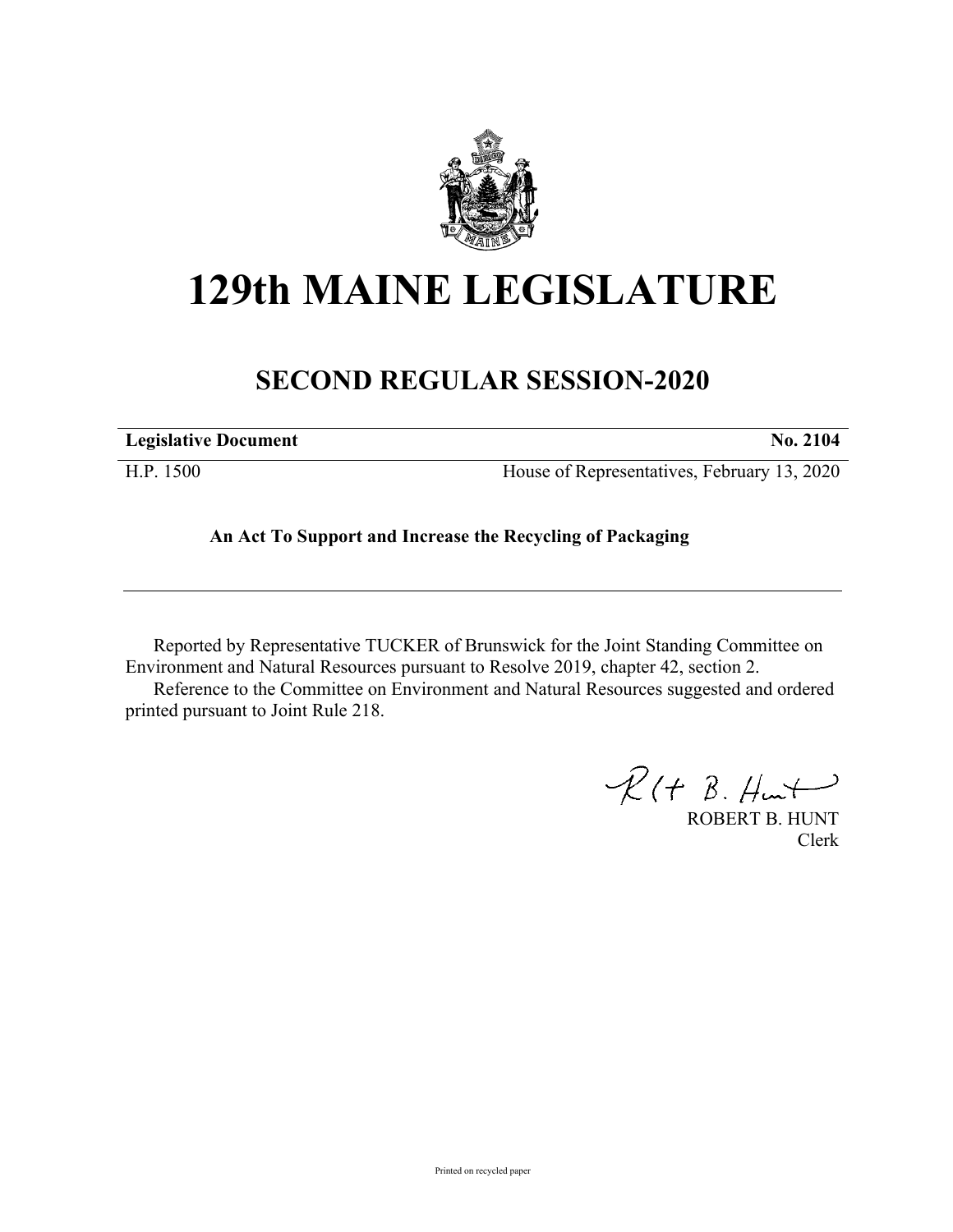| 1                          | Be it enacted by the People of the State of Maine as follows:                                                                                                                                                                                                                                                                                                                                                                                |
|----------------------------|----------------------------------------------------------------------------------------------------------------------------------------------------------------------------------------------------------------------------------------------------------------------------------------------------------------------------------------------------------------------------------------------------------------------------------------------|
| $\overline{2}$             | Sec. 1. 38 MRSA §2146 is enacted to read:                                                                                                                                                                                                                                                                                                                                                                                                    |
| 3                          | §2146. Stewardship program for packaging                                                                                                                                                                                                                                                                                                                                                                                                     |
| 4<br>5                     | <b>1. Definitions.</b> As used in this section, unless the context otherwise indicates, the<br>following terms have the following meanings.                                                                                                                                                                                                                                                                                                  |
| 6<br>$\tau$<br>8           | A. "Alternative collection program" means a program for the management of<br>packaging material that is operated by an individual producer or group of producers<br>and that has been approved by the department in accordance with subsection 9.                                                                                                                                                                                            |
| 9                          | B. "Brand" has the same meaning as in section 1771, subsection 1.                                                                                                                                                                                                                                                                                                                                                                            |
| 10<br>11<br>12<br>13       | C. "Franchisee" means a person that is granted a license by a franchisor to use the<br>franchisor's trade name, service mark or related characteristic and to share in the<br>franchisor's proprietary knowledge or processes pursuant to an oral or written<br>arrangement for a definite or indefinite period.                                                                                                                             |
| 14<br>15<br>16<br>17       | "Franchisor" means a person that grants to a franchisee a license to use the<br>D.<br>person's trade name, service mark or related characteristic and to share in the person's<br>proprietary knowledge or processes pursuant to an oral or written arrangement for a<br>definite or indefinite period.                                                                                                                                      |
| 18                         | E. "Municipality" means a city, town, township, village or plantation.                                                                                                                                                                                                                                                                                                                                                                       |
| 19<br>20<br>21<br>22<br>23 | F. "Packaging material" means a discrete type of material, or a category of material<br>that includes multiple discrete types of material with similar management<br>requirements and similar commodity values, used for the containment, protection,<br>delivery, presentation or distribution of a product at the time that the product leaves a<br>point of sale with the end user of the product. "Packaging material" does not include: |
| 24<br>25<br>26<br>27       | (1) A discrete type of material, or a category of material that includes multiple<br>discrete types of material, intended to be used for the long-term storage or<br>protection of a durable product and that can be expected to be usable for that<br>purpose for a period of at least 5 years; or                                                                                                                                          |
| 28<br>29<br>30             | (2) A discrete type of material, or a category of material that includes multiple<br>discrete types of material, that is a beverage container, as defined in section 3102,<br>subsection 2, subject to the requirements of chapter 33.                                                                                                                                                                                                       |
| 31<br>32                   | "Packaging stewardship fund" or "fund" means a privately held account<br>G.<br>established and managed by the stewardship organization pursuant to subsection 11.                                                                                                                                                                                                                                                                            |
| 33<br>34<br>35             | H. "Packaging stewardship organization" or "stewardship organization" means the<br>entity contracted by the department under subsection 2 to operate the packaging<br>stewardship program.                                                                                                                                                                                                                                                   |
| 36<br>37<br>38             | "Packaging stewardship plan" or "plan" means the plan submitted to the<br>L.<br>department for approval pursuant to subsection 3 to be implemented by the<br>stewardship organization.                                                                                                                                                                                                                                                       |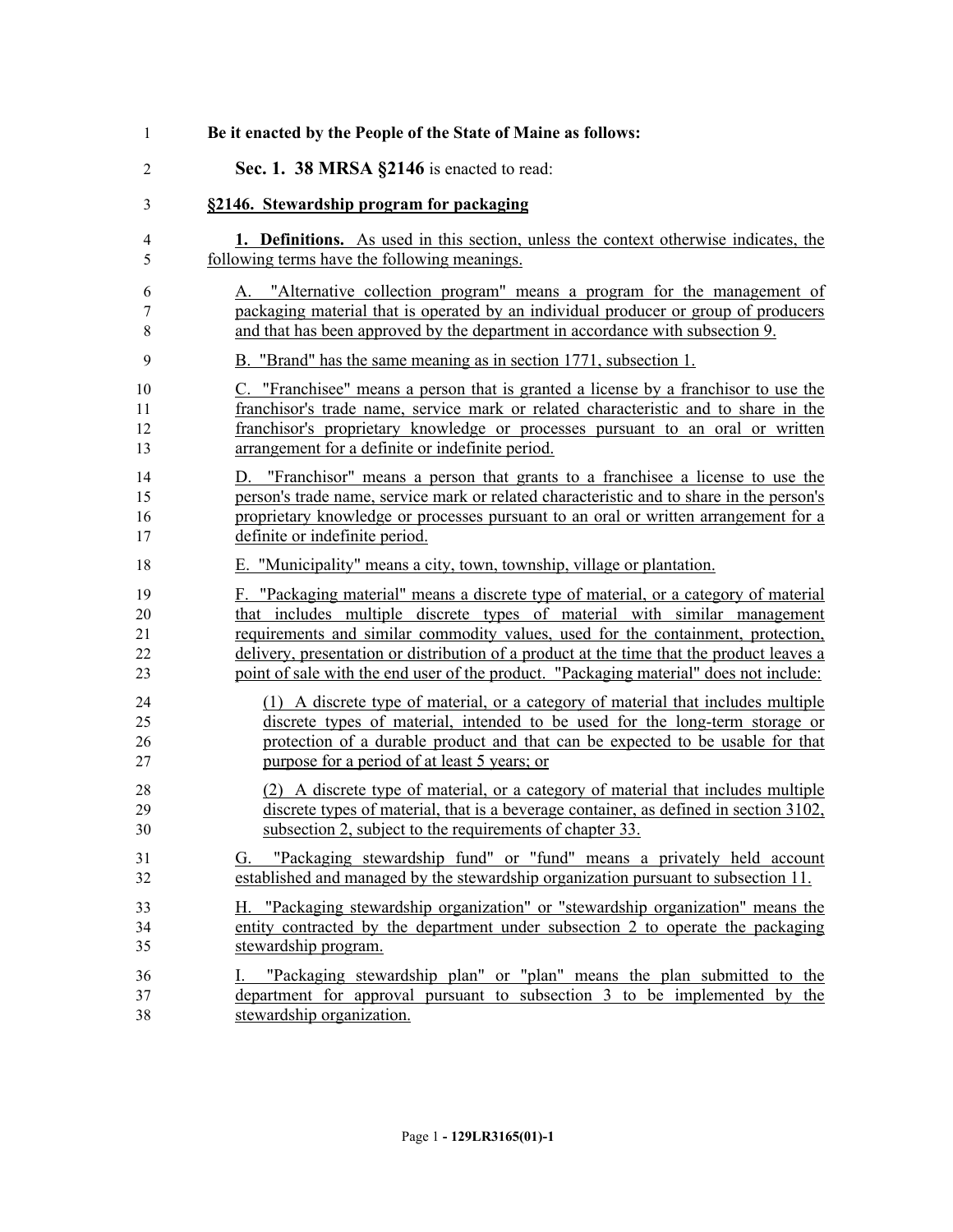| 1              | J. "Packaging stewardship program" or "program" means the program implemented            |
|----------------|------------------------------------------------------------------------------------------|
| $\overline{c}$ | under this section by the stewardship organization to assess and collect payments        |
| 3              | from producers based on the weight of packaging material sold, offered for sale or       |
| 4              | distributed for sale in the State by each producer and to reimburse participating        |
| 5              | municipalities for certain incurred municipal recycling and waste management costs.      |
| 6              | K. "Participating municipality" means a municipality that has complied with the          |
| 7              | requirements of subsection 10 and is eligible for reimbursement of certain costs in      |
| $\,$ 8 $\,$    | accordance with subsection 11.                                                           |
| 9              | L. "Producer" means a person that:                                                       |
| 10             | (1) Has legal ownership of the brand of a product sold, offered for sale or              |
| 11             | distributed for sale in the State contained, protected, delivered, presented or          |
| 12             | distributed in or using packaging material;                                              |
| 13             | (2) Imports into the State for sale or distribution in the State a product contained,    |
| 14             | protected, delivered, presented or distributed in or using packaging material that       |
| 15             | is branded by a person that meets the requirements of subparagraph (1) and has           |
| 16             | no physical presence in the United States; or                                            |
| 17             | (3) Sells, offers for sale or distributes for sale in the State, at wholesale or retail, |
| 18             | a product contained, protected, delivered, presented or distributed in or using          |
| 19             | packaging material; that does not have legal ownership of the brand of the               |
| 20             | product; and that elects to fulfill the responsibilities of the producer under this      |
| 21             | section for that product.                                                                |
| 22             | "Producer" includes a franchisor of a franchise located in the State, but does not       |
| 23             | include the franchise operating that franchise.                                          |
| 24             | M. "Proprietary information" has the same meaning as in section 1771, subsection         |
| 25             | $6-A$ .                                                                                  |
| 26             | N. "Readily recyclable" means, with respect to a type of packaging material, that the    |
| 27             | type of packaging material, as annually determined by the department pursuant to         |
| 28             | subsection 12, paragraph C:                                                              |
| 29             | (1) Can be sorted by entities that process recyclable material generated in the          |
| 30             | State; and                                                                               |
| 31             | (2) Has a consistent market for purchase, as based on data from the prior 2              |
| 32             | calendar years. For the purposes of this subparagraph, "consistent market for            |
| 33             | purchase" means, with respect to a type of packaging material, that entities             |
| 34             | processing recyclable material are willing to purchase full bales of that type of        |
| 35             | fully sorted packaging material in quantities equal to or in excess of the supply of     |
| 36             | that fully sorted packaging material.                                                    |
| 37             | "Readily recyclable" does not include types of packaging material that entities that     |
| 38             | process recyclable material generally accept only in small quantities or that such       |
| 39             | entities typically sort out from other recyclable material during processing.            |
| 40             | O. "Recycling" has the same meaning as in section 1771, subsection 7.                    |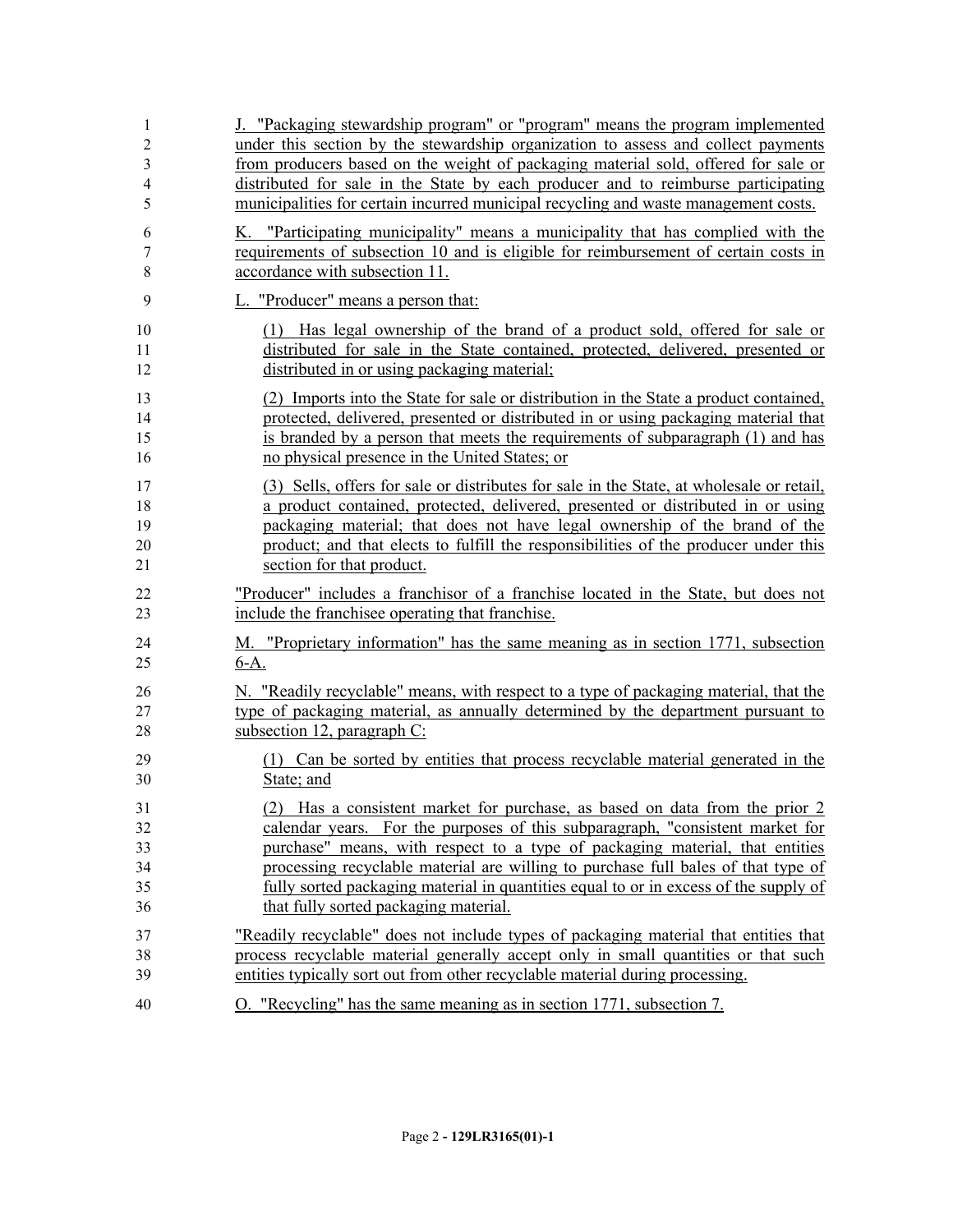| 1                   | P. "Similar municipalities" means 2 or more municipalities that, as annually                                                            |
|---------------------|-----------------------------------------------------------------------------------------------------------------------------------------|
| $\overline{2}$<br>3 | determined by the department pursuant to subsection 12, paragraph D, have similar<br>population sizes and similar geographic locations. |
| 4                   | Q. "Toxicity" means, with respect to packaging material, the presence in packaging                                                      |
| 5                   | material of prohibited chemicals, food contact chemicals of high concern or priority                                                    |
| 6                   | food contact chemicals regulated pursuant to Title 32, chapter 26-B.                                                                    |
| 7                   | Selection of stewardship organization; contract. Consistent with the<br>2.                                                              |
| 8                   | requirements of this subsection, the department shall select and enter into a contract with                                             |
| 9                   | a packaging stewardship organization to operate the packaging stewardship program                                                       |
| 10                  | under this section.                                                                                                                     |
| 11                  | A. Consistent with applicable competitive bidding requirements under state                                                              |
| 12                  | purchasing laws, on or before April 1, 2021, the department shall issue a request for                                                   |
| 13                  | proposals for the operation of the packaging stewardship program by a packaging                                                         |
| 14                  | stewardship organization. The proposals must be required to cover a 10-year                                                             |
| 15                  | operation of the packaging stewardship program by the successful applicant and must                                                     |
| 16                  | be required to include, at a minimum:                                                                                                   |
| 17                  | (1) A description of how the applicant will administer the stewardship                                                                  |
| 18                  | organization, including evidence that the individuals who will administer the                                                           |
| 19                  | stewardship organization have adequate training and qualifications for such                                                             |
| 20                  | administration;                                                                                                                         |
| 21                  | (2) A description of how the applicant intends to solicit and consider input from                                                       |
| 22                  | interested persons regarding the development of the applicant's packaging                                                               |
| 23                  | stewardship plan and regarding the applicant's operation of the packaging                                                               |
| 24                  | stewardship program, if selected;                                                                                                       |
| 25                  | (3) A description of how the applicant intends to establish and manage the                                                              |
| 26                  | packaging stewardship fund consistent with the requirements of subsection 11,                                                           |
| 27                  | including, but not limited to:                                                                                                          |
| 28                  | (a) The staffing the applicant intends to use for management of the fund, for                                                           |
| 29                  | providing technical support to producers and municipalities regarding                                                                   |
| 30                  | and for<br>administering<br>requirements<br>payments<br>program<br>to<br>and                                                            |
| 31                  | reimbursements from the fund; and                                                                                                       |
| 32                  | (b) The intended allocation and disbursement of funds for education and                                                                 |
| 33                  | infrastructure purposes consistent with subsection 11, paragraph F,                                                                     |
| 34                  | subparagraph (3), including identification of strategies for improving                                                                  |
| 35                  | recycling infrastructure in the State, a description of how the applicant will                                                          |
| 36                  | solicit and consider input from interested persons regarding the prioritization                                                         |
| 37                  | of such allocations and disbursements and a description of how the allocation                                                           |
| 38                  | and disbursement process will use a grant system that allows municipalities,                                                            |
| 39                  | producers and alternative collection program operators to receive the                                                                   |
| 40                  | allocations and disbursements;                                                                                                          |
| 41                  | A proposed financial assurance plan that ensures all funds held in the<br>(4)                                                           |
| 42                  | packaging stewardship fund are immediately and exclusively forfeited and                                                                |
| 43                  | transferred to or otherwise made immediately available to the department when                                                           |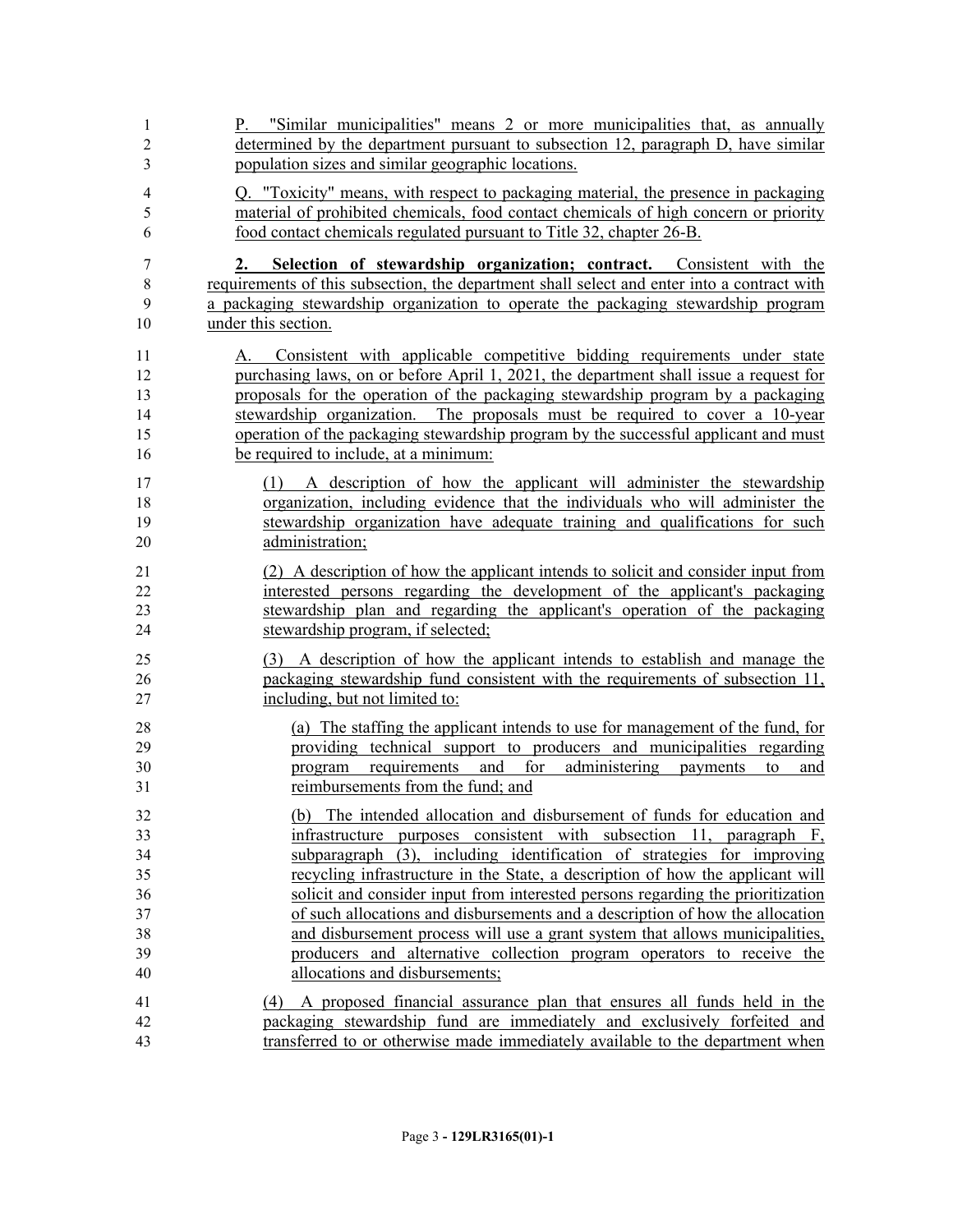| 1                          | the stewardship organization's contract with the department is terminated by the                                                                                                                                                                                                                                                                                                                             |
|----------------------------|--------------------------------------------------------------------------------------------------------------------------------------------------------------------------------------------------------------------------------------------------------------------------------------------------------------------------------------------------------------------------------------------------------------|
| $\overline{c}$             | department or expires, unless the stewardship organization enters into a new                                                                                                                                                                                                                                                                                                                                 |
| $\mathfrak{Z}$             | contract with the department in accordance with paragraph B prior to the                                                                                                                                                                                                                                                                                                                                     |
| $\overline{4}$             | expiration of the stewardship organization's existing contract;                                                                                                                                                                                                                                                                                                                                              |
| 5                          | (5) A proposed budget outlining the anticipated costs of operating the packaging                                                                                                                                                                                                                                                                                                                             |
| 6                          | stewardship program, including identification of any start-up costs that will not                                                                                                                                                                                                                                                                                                                            |
| $\boldsymbol{7}$           | be ongoing and a description of the method by which the applicant intends to                                                                                                                                                                                                                                                                                                                                 |
| $\,8\,$                    | determine and collect producer payments during the first year of program                                                                                                                                                                                                                                                                                                                                     |
| 9                          | operation to fund the program's operational costs during that first year and to                                                                                                                                                                                                                                                                                                                              |
| 10                         | reimburse or require additional payments by those producers subsequent to that                                                                                                                                                                                                                                                                                                                               |
| 11                         | first year based on producer reporting of the actual amount of packaging material                                                                                                                                                                                                                                                                                                                            |
| 12                         | sold, offered for sale or distributed for sale in the State by each producer during                                                                                                                                                                                                                                                                                                                          |
| 13                         | that first year. The proposed budget under this subparagraph may overestimate                                                                                                                                                                                                                                                                                                                                |
| 14                         | the cost of operating the program during its first year of operation but must                                                                                                                                                                                                                                                                                                                                |
| 15                         | describe the method and basis for any overestimate;                                                                                                                                                                                                                                                                                                                                                          |
| 16                         | (6) A certification that the applicant will not share, except with the department,                                                                                                                                                                                                                                                                                                                           |
| 17                         | information provided to the applicant by a producer that is proprietary                                                                                                                                                                                                                                                                                                                                      |
| 18                         | information and that is identified by the producer as proprietary information. The                                                                                                                                                                                                                                                                                                                           |
| 19                         | certification must include a description of the methods by which the applicant                                                                                                                                                                                                                                                                                                                               |
| 20                         | intends to ensure the confidentiality of such information; and                                                                                                                                                                                                                                                                                                                                               |
| 21                         | (7) Any additional information required by the department.                                                                                                                                                                                                                                                                                                                                                   |
| 22<br>23<br>24<br>25<br>26 | In accordance with applicable requirements of state purchasing laws, the<br>В.<br>department shall enter into a contract with an applicant that has submitted a proposal<br>in accordance with the requirements of this subsection, the term of which must cover<br>10 years of operation of the packaging stewardship program by the stewardship<br>organization. The contract must, at a minimum, include: |
| 27                         | (1) Provisions requiring the stewardship organization to operate the program                                                                                                                                                                                                                                                                                                                                 |
| 28                         | pursuant to that contract until the contract expires, the stewardship organization is                                                                                                                                                                                                                                                                                                                        |
| 29                         | unable to continue to perform its duties under the contract or the department                                                                                                                                                                                                                                                                                                                                |
| 30                         | terminates the contract as described in subparagraph (2). These provisions must                                                                                                                                                                                                                                                                                                                              |
| 31                         | include, but are not limited to:                                                                                                                                                                                                                                                                                                                                                                             |
| 32                         | (a) A requirement that the stewardship organization submit a packaging                                                                                                                                                                                                                                                                                                                                       |
| 33                         | stewardship plan to the department for review and approval in accordance                                                                                                                                                                                                                                                                                                                                     |
| 34                         | with subsection 3 within a specified time frame, implement that plan in                                                                                                                                                                                                                                                                                                                                      |
| 35                         | accordance with subsection 5 within a specified time frame if approved and,                                                                                                                                                                                                                                                                                                                                  |
| 36                         | as necessary and in accordance with subsection 4, implement amendments to                                                                                                                                                                                                                                                                                                                                    |
| 37                         | the plan or corrective actions to the program;                                                                                                                                                                                                                                                                                                                                                               |
| 38                         | (b) A requirement that the stewardship organization operate the packaging                                                                                                                                                                                                                                                                                                                                    |
| 39                         | stewardship program under this section in a manner consistent with the                                                                                                                                                                                                                                                                                                                                       |
| 40                         | approved plan and applicable provisions of the contract;                                                                                                                                                                                                                                                                                                                                                     |
| 41                         | (c) A requirement that the stewardship organization establish and manage a                                                                                                                                                                                                                                                                                                                                   |
| 42                         | packaging stewardship fund in accordance with subsection 11; and                                                                                                                                                                                                                                                                                                                                             |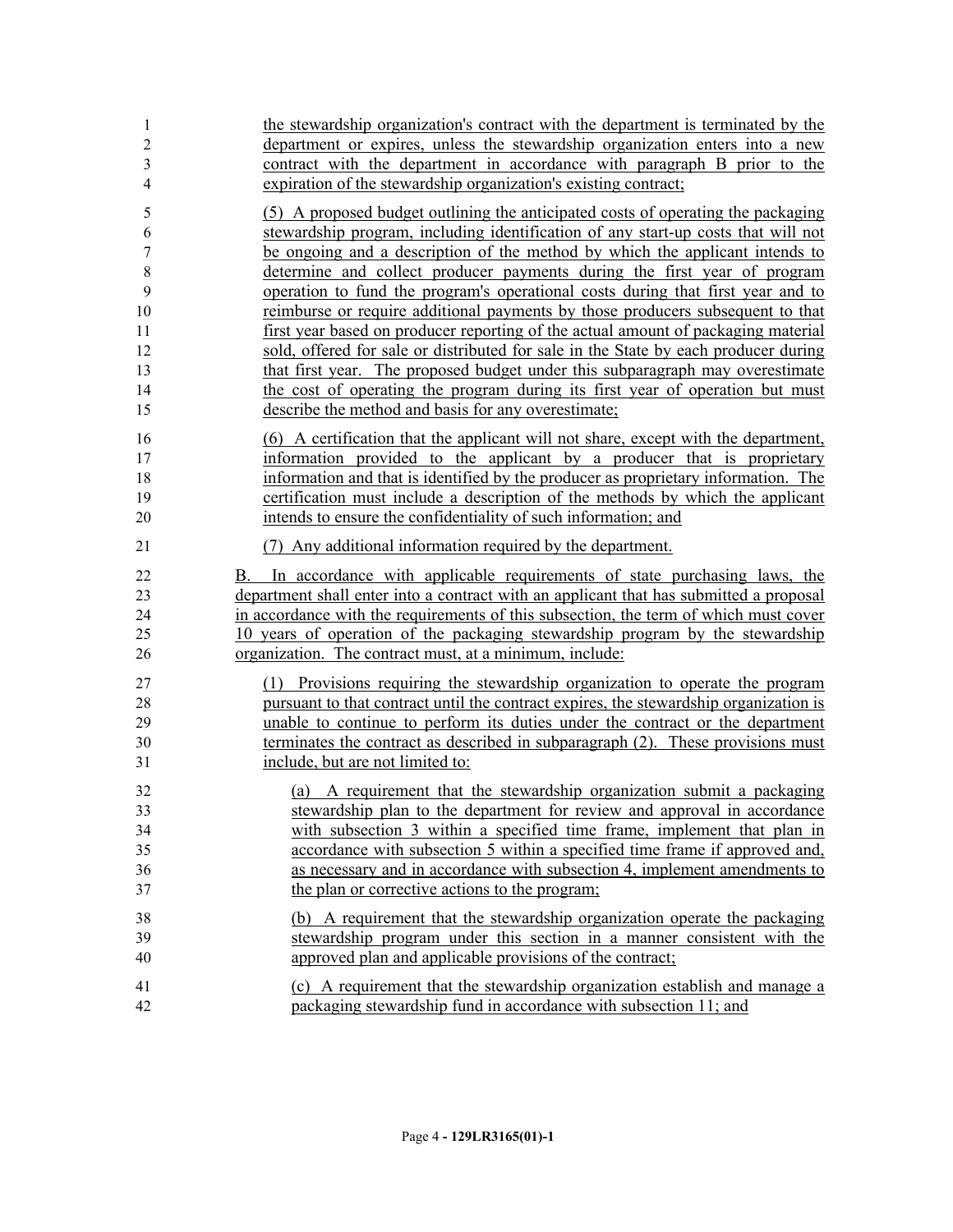| 1                | (d) A requirement that the stewardship organization report annually to the                 |
|------------------|--------------------------------------------------------------------------------------------|
| $\overline{2}$   | department in accordance with subsection 6;                                                |
| $\mathfrak{Z}$   | (2) Provisions ensuring the ability of the department to terminate the contract if         |
| $\overline{4}$   | the stewardship organization fails to comply with all provisions of the contract           |
| 5                | and with the provisions of the packaging stewardship plan, to be approved by the           |
| 6                | department under subsection 4, or if the department, pursuant to subsection 4,             |
| $\boldsymbol{7}$ | requires the stewardship organization to implement an amendment to the                     |
| 8                | approved plan or a corrective action and the stewardship organization fails to             |
| 9                | implement the amendment or corrective action within the required time frame;               |
| 10               | and                                                                                        |
| 11               | (3) Provisions requiring all funds held in the packaging stewardship fund to be            |
| 12               | immediately and exclusively forfeited and transferred to or otherwise made                 |
| 13               | immediately available to the department at the time that the stewardship                   |
| 14               | organization's contract with the department expires or is terminated by the                |
| 15               | department in accordance with the financial assurance plan as described in                 |
| 16               | paragraph A, subparagraph (4).                                                             |
| 17               | If, at the close of the competitive bidding process under this subsection, the department  |
| 18               | determines that no applicant has submitted, in accordance with this subsection, a proposal |
| 19               | that meets the requirements of this subsection, the department may reopen a new            |
| 20               | competitive bidding process under this subsection.                                         |
| 21               | 3. Submission of plan. In accordance with the time frame for submission of a plan          |
| 22               | included within the stewardship organization's contract with the department pursuant to    |
| 23               | subsection 2, paragraph B, the stewardship organization shall submit a plan for the        |
| 24               | establishment of the packaging stewardship program to the department for approval. The     |
| 25               | plan must include, at a minimum:                                                           |
| 26               | A. The information described in subsection 2, paragraph A, updated as necessary and        |
| 27               | as may be required by the department;                                                      |
| 28               | B. A proposed schedule for implementation of the plan, which must incorporate              |
| 29               | input solicited from interested persons by the stewardship organization;                   |
| 30               | C. A proposed schedule of adjustments to be used in determining the amount of              |
| 31               | producer payments under subsection 7, paragraph A, subparagraph (3) that reflects a        |
| 32               | producer's use of recycled content in packaging material or the toxicity of a              |
| 33               | producer's packaging material and other incentives consistent with generally accepted      |
| 34               | industry standards. The schedule must:                                                     |
| 35               | (1) Reward changes to recycled content at multiple levels with benefits of                 |
| 36               | sufficient magnitude to incentivize implementation of those changes, as                    |
| 37               | supported by evidence from past fee adjustments or similar incentives employed             |
| 38               | in other jurisdictions;                                                                    |
| 39               | (2) Incentivize reductions in or other modifications to the toxicity of packaging          |
| 40               | material; and                                                                              |
| 41               | (3) Provide for input from interested parties regarding the inclusion of additional        |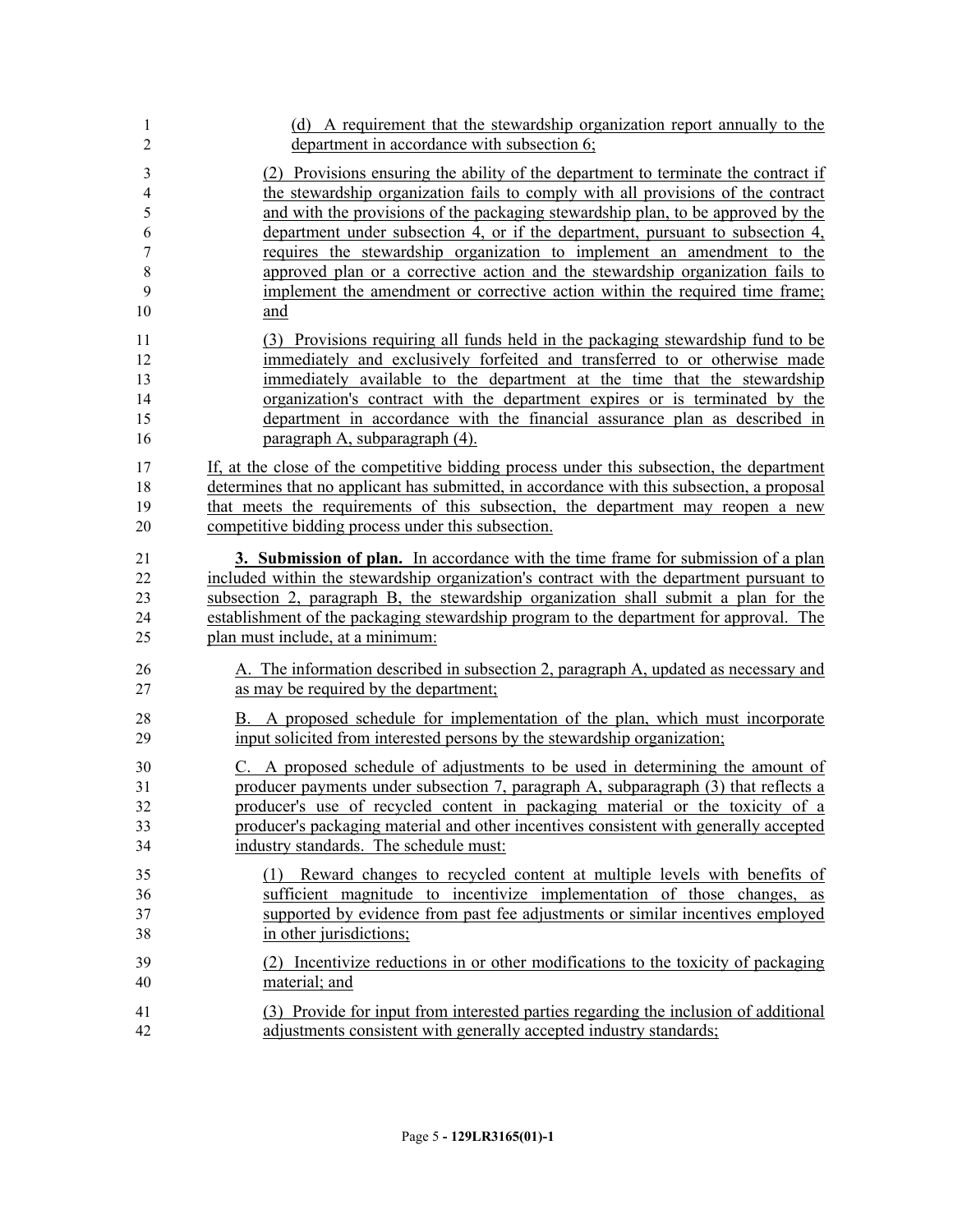| 1                          | D. Information regarding the determination and collection of producer payments,                                                                                                                                                                                                                                                                     |
|----------------------------|-----------------------------------------------------------------------------------------------------------------------------------------------------------------------------------------------------------------------------------------------------------------------------------------------------------------------------------------------------|
| $\overline{2}$             | including:                                                                                                                                                                                                                                                                                                                                          |
| 3                          | (1) A description of the information to be collected from producers to determine                                                                                                                                                                                                                                                                    |
| 4                          | those payments;                                                                                                                                                                                                                                                                                                                                     |
| 5                          | (2) An analysis of the extent to which producer reporting of such information is                                                                                                                                                                                                                                                                    |
| 6                          | consistent with similar reporting requirements in other jurisdictions;                                                                                                                                                                                                                                                                              |
| 7                          | (3) A description of how such information will be provided to the stewardship                                                                                                                                                                                                                                                                       |
| 8                          | organization, which must include a mechanism or process, developed with input                                                                                                                                                                                                                                                                       |
| 9                          | from producers, by which producers may request and receive assistance from the                                                                                                                                                                                                                                                                      |
| 10                         | stewardship organization in the reporting of such information; and                                                                                                                                                                                                                                                                                  |
| 11                         | (4) A description of the time frame, developed with input from producers, for                                                                                                                                                                                                                                                                       |
| 12                         | gathering and analyzing such information and requiring and receiving such                                                                                                                                                                                                                                                                           |
| 13                         | payments;                                                                                                                                                                                                                                                                                                                                           |
| 14                         | E. A description of how the stewardship organization, using the information reported                                                                                                                                                                                                                                                                |
| 15                         | by municipalities pursuant to subsection 10, will determine:                                                                                                                                                                                                                                                                                        |
| 16                         | (1) A collection cost for each type of packaging material that is readily                                                                                                                                                                                                                                                                           |
| 17                         | recyclable and is collected by a municipality through a curbside collection                                                                                                                                                                                                                                                                         |
| 18                         | process;                                                                                                                                                                                                                                                                                                                                            |
| 19                         | (2) A collection cost and an on-site processing cost for each type of packaging                                                                                                                                                                                                                                                                     |
| 20                         | material that is readily recyclable and is collected by a municipality using a drop-                                                                                                                                                                                                                                                                |
| 21                         | off site for source-separated packaging material that is processed on site and for                                                                                                                                                                                                                                                                  |
| 22                         | packaging material sent to an off-site facility for processing as part of a recycling                                                                                                                                                                                                                                                               |
| 23                         | stream that contains multiple types of packaging material;                                                                                                                                                                                                                                                                                          |
| 24                         | (3) A transportation cost for the recycling of each type of packaging material that                                                                                                                                                                                                                                                                 |
| 25                         | is readily recyclable and is collected by a municipality; and                                                                                                                                                                                                                                                                                       |
| 26                         | (4) A collection cost and a transportation cost for each type of packaging                                                                                                                                                                                                                                                                          |
| 27                         | material that is not readily recyclable and is collected by a municipality as                                                                                                                                                                                                                                                                       |
| 28                         | municipal solid waste.                                                                                                                                                                                                                                                                                                                              |
| 29                         | The method of determining costs under this paragraph that is used by the stewardship                                                                                                                                                                                                                                                                |
| 30                         | organization must, to the extent feasible, reflect best available data with input from                                                                                                                                                                                                                                                              |
| 31                         | interested persons and may not require the collection of information from                                                                                                                                                                                                                                                                           |
| 32                         | municipalities in the State that such municipalities are generally unable to provide;                                                                                                                                                                                                                                                               |
| 33<br>34                   | Information regarding the determination and payment of reimbursements to<br>F. .<br>municipalities in accordance with subsection 11, including:                                                                                                                                                                                                     |
| 35<br>36<br>37<br>38<br>39 | A copy of a form, developed with input from municipalities, that the<br>(1)<br>stewardship organization intends to use to facilitate the collection of the<br>information needed to calculate the costs described in paragraph E, which must<br>be designed to collect all municipal information necessary to ensure accurate<br>producer payments; |
| 40                         | (2) A description of how the stewardship organization intends to engage                                                                                                                                                                                                                                                                             |
| 41                         | municipalities in providing such information, which must include a mechanism                                                                                                                                                                                                                                                                        |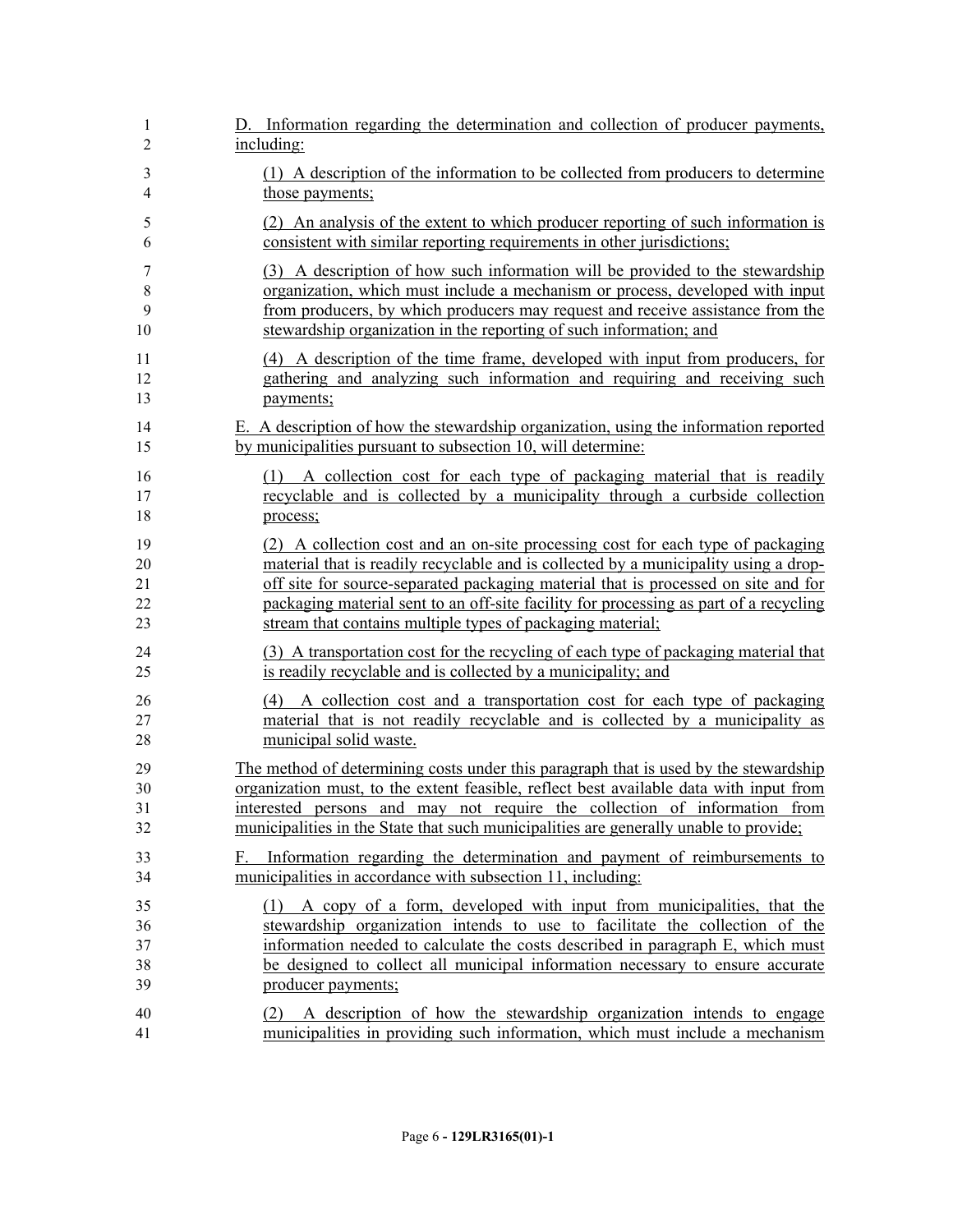| $\mathbf{1}$   | or process, developed with input from municipalities, by which municipalities             |
|----------------|-------------------------------------------------------------------------------------------|
| $\overline{c}$ | may request and receive assistance from the stewardship organization in the               |
| 3              | reporting of such information;                                                            |
| 4              | (3) A description of the time frame, developed with input from municipalities,            |
| 5              | for gathering and analyzing this information from municipalities; and                     |
| 6              | (4) A description of the time frame and process for reimbursing municipalities in         |
| 7              | accordance with subsection 11, including a copy of a form that will accompany             |
| 8              | reimbursement payments from the stewardship organization to a municipality                |
| 9              | that describes the method by which the stewardship organization determined the            |
| 10             | amount of the reimbursement;                                                              |
| 11             | G. A description of how the stewardship organization will facilitate representative       |
| 12             | 3rd-party audits of baled recyclable material processed and sold by facilities that       |
| 13             | process recyclable material generated in the State, which must include:                   |
| 14             | (1) Information regarding the proposed frequency of, coordination of, funding             |
| 15             | for and sampling techniques to be used in the audits, which must include random           |
| 16             | sampling;                                                                                 |
| 17             | (2) Information regarding how the audits, at a minimum, will be designed to               |
| 18             | solicit information regarding the extent to which baled recyclable material               |
| 19             | processed and sold by the facilities may be deemed to represent the tons of each          |
| 20             | type of packaging material recycled in the State and regarding the ultimate               |
| 21             | destination of and intended use for that material;                                        |
| 22             | (3) A description of how the audits will be designed so that information obtained         |
| 23             | through the audit of one facility will not be used to infer information about a           |
| 24             | different facility that uses different processing equipment, different sorting            |
| 25             | processes or different staffing levels to conduct such processing;                        |
| 26             | (4) A description of how a facility that has not been audited will be allowed to          |
| 27             | request and receive an audit if it can credibly demonstrate that an audit result          |
| 28             | being applied to its material output is not representative of its current operations;     |
| 29             | and                                                                                       |
| 30             | (5) A description of how the audits, with input from facilities that may be subject       |
| 31             | to audit, will be designed to limit the disruptiveness of the audits; and                 |
| 32             | H. Any additional information required by the department.                                 |
| 33             | Approval of plan; plan amendments; corrective actions; contract                           |
| 34             | termination. In accordance with the applicable provisions of this subsection, the         |
| 35             | department shall review all packaging stewardship plans and amendments to such plans      |
| 36             | submitted by the stewardship organization, shall require the implementation of corrective |
| 37             | actions by the stewardship organization to the packaging stewardship program and may      |
| 38             | terminate its contract with the stewardship organization.                                 |
| 39             | A. The department shall review a packaging stewardship plan submitted by a                |
| 40             | stewardship organization pursuant to subsection 3 and approve or deny the plan            |
| 41             | within 120 days of receipt. The department shall approve the plan if the department       |
| 42             | determines that the plan meets the requirements of subsection 3 and is otherwise          |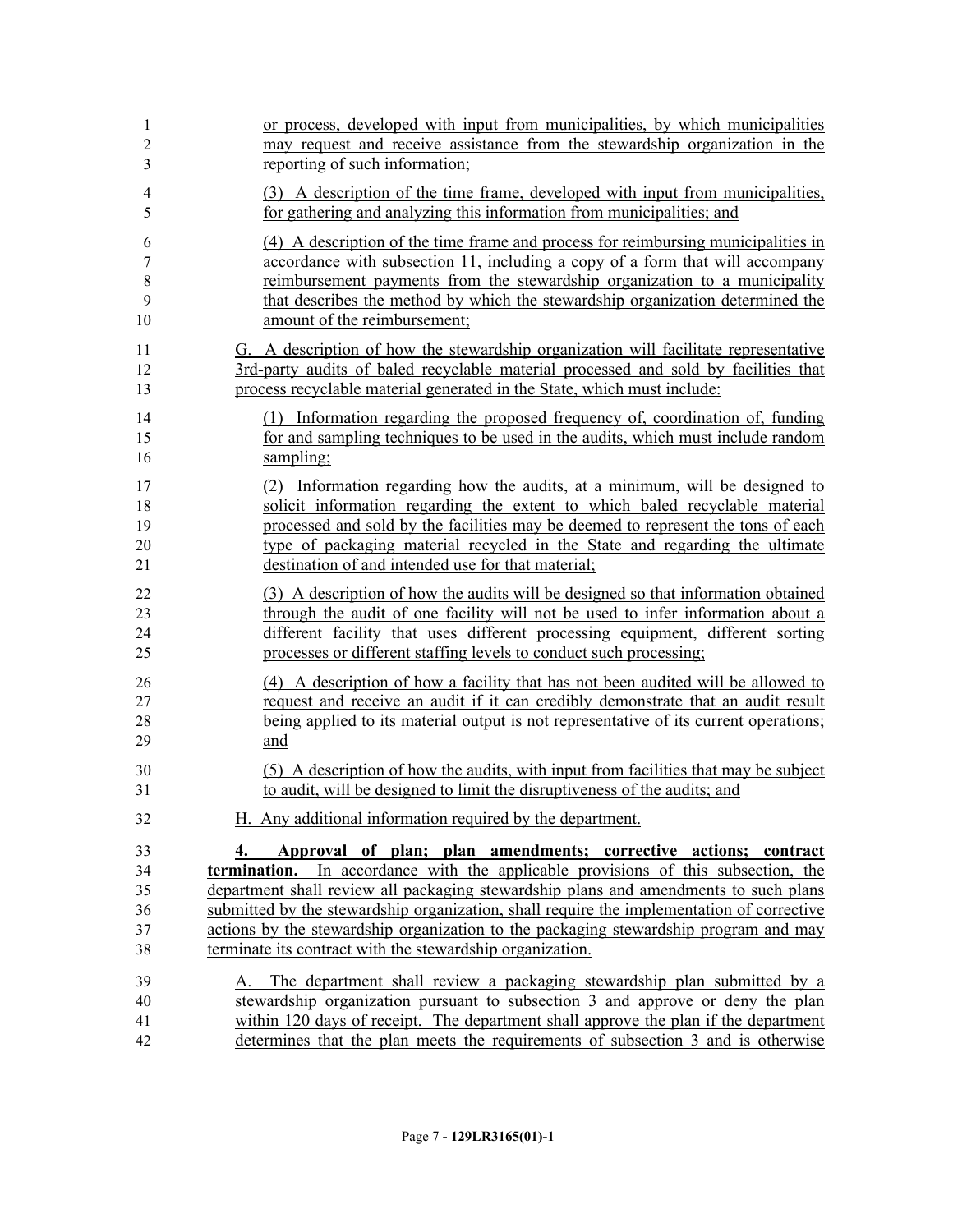| 1                | consistent with all applicable requirements of this section and applicable provisions     |
|------------------|-------------------------------------------------------------------------------------------|
| $\overline{c}$   | of the stewardship organization's contract with the department. If the department         |
| $\overline{3}$   | approves the plan, the department shall transmit written notice of that approval to the   |
| 4                | stewardship organization. An approval under this subsection must terminate 5 years        |
| 5                | from the date of that approval but may be extended for an additional 5-year period        |
| 6                | following the submission by the stewardship organization of an updated plan               |
| $\boldsymbol{7}$ | consistent with subsection 3 that is approved by the department consistent with this      |
| 8                | subsection. A stewardship organization that has had a plan approved under this            |
| 9                | subsection and that intends to submit an updated plan under this subsection before the    |
| 10               | expiration of its current approved plan must submit that updated plan no later than       |
| 11               | 120 days prior to the date its current plan expires.                                      |
|                  |                                                                                           |
| 12               | B. If the department determines that a submitted plan fails to meet all applicable        |
| 13               | requirements of this section and applicable provisions of the stewardship                 |
| 14               | organization's contract with the department, the department shall provide written         |
| 15               | notice to the stewardship organization describing the reasons for rejecting the plan.     |
| 16               | No later than 45 days after receiving written notice rejecting a submitted plan, the      |
| 17               | stewardship organization may revise and resubmit the plan to the department. The          |
| 18               | department shall review the revised plan, decide whether to approve it and provide        |
| 19               | written notice of the department's decision within 45 days of receipt of the revised      |
| 20               | plan.                                                                                     |
| 21               | C. If the department rejects a submitted plan and the stewardship organization fails      |
| 22               | to submit a revised plan to the department that the department approves in accordance     |
| 23               | with paragraph B, the department shall terminate the contract with the stewardship        |
| 24               | organization entered into pursuant to subsection 2 and may reopen a new competitive       |
| 25               | bidding process pursuant to subsection 2.                                                 |
| 26               | D. An amendment to an approved plan proposed by the stewardship organization              |
| 27               | must be submitted to the department for review and approval prior to the                  |
| 28               | implementation of that change. The department shall review and approve or deny            |
| 29               | plan amendments in the same manner as it reviews and approves or denies a plan            |
|                  |                                                                                           |
| 30               | under paragraphs A and B. The department may waive payment of any fees                    |
| 31               | associated with review and approval of an amendment to an approved plan.                  |
| 32               | E. If, based on its review of the stewardship organization's annual report required       |
| 33               | under subsection 6 or on a different basis, the department determines that the            |
| 34               | stewardship organization is not operating the packaging stewardship program in a          |
| 35               | manner consistent with its approved plan, its contract with the department or the         |
| 36               | provisions of this section, the department may require the stewardship organization to    |
| 37               | implement amendments to the plan or corrective actions to the program. If the             |
| 38               | stewardship organization fails to implement a department-required amendment to the        |
| 39               | plan or corrective action to the program within the time frame for implementation         |
| 40               | required by the department and the department determines that termination of the          |
| 41               | contract is warranted due to that failure, the department shall terminate the contract.   |
| 42               | F. If the department for any reason terminates the stewardship organization's contract    |
| 43               | after the stewardship organization has implemented an approved plan under                 |
| 44               | subsection 5 but prior to the expiration of that contract, until such time as a successor |
|                  |                                                                                           |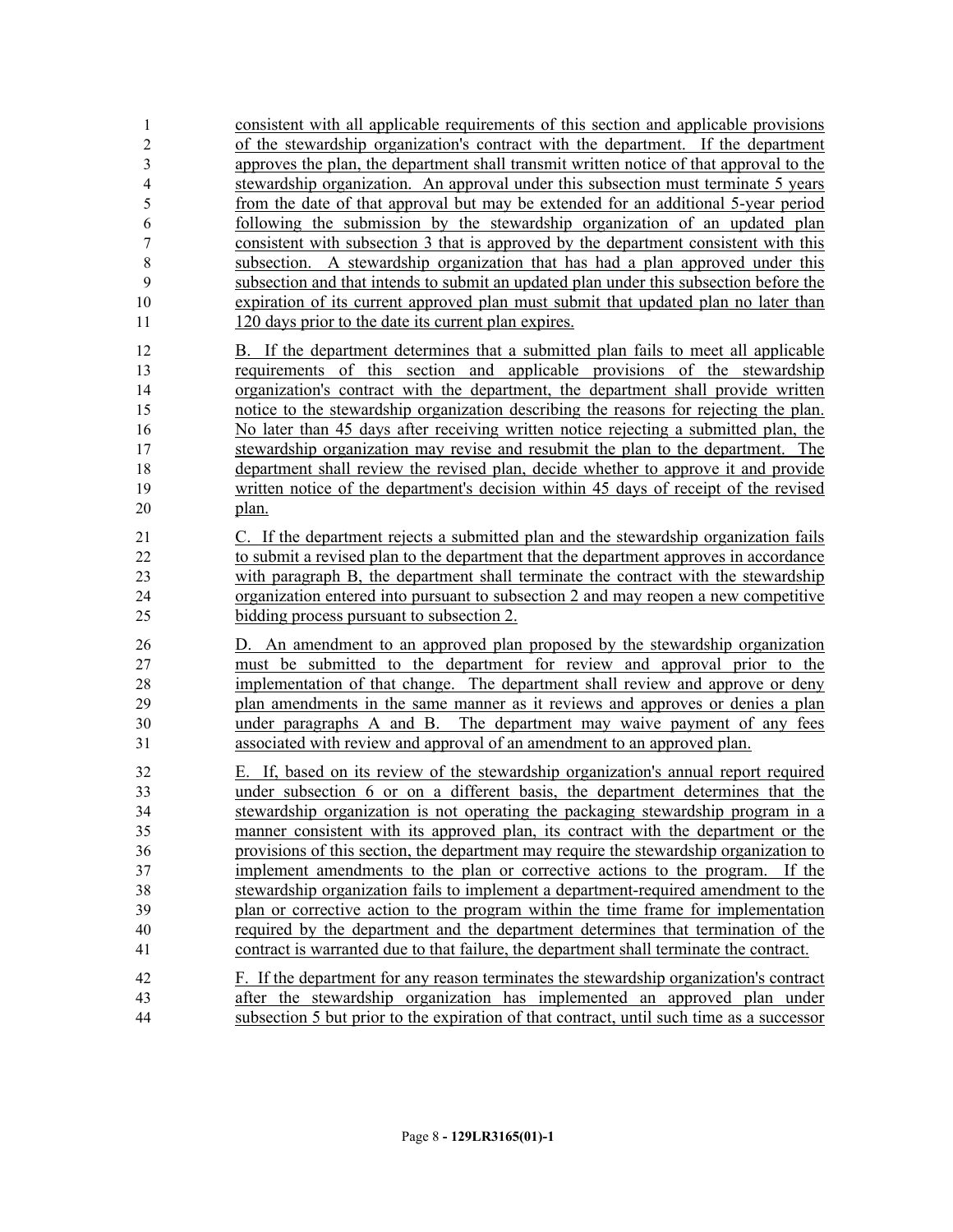| 1                                                            | stewardship organization is contracted by the department following a competitive                                                                                                                                                                                                                                                                                                                                                                                                                                                                                                                                                                                                                |
|--------------------------------------------------------------|-------------------------------------------------------------------------------------------------------------------------------------------------------------------------------------------------------------------------------------------------------------------------------------------------------------------------------------------------------------------------------------------------------------------------------------------------------------------------------------------------------------------------------------------------------------------------------------------------------------------------------------------------------------------------------------------------|
| $\overline{2}$                                               | bidding process conducted in accordance with subsection 2, the department may:                                                                                                                                                                                                                                                                                                                                                                                                                                                                                                                                                                                                                  |
| $\mathfrak{Z}$<br>$\overline{4}$<br>5<br>6<br>$\overline{7}$ | Take all necessary steps to ensure that the stewardship organization<br>(1)<br>immediately transfers to the department all remaining funds in the packaging<br>stewardship fund consistent with the financial assurance plan described in<br>subsection 2, paragraph A, subparagraph (4), as incorporated into the stewardship<br>organization's contract with the department and the approved plan;                                                                                                                                                                                                                                                                                            |
| 8                                                            | (2) Deposit the transferred funds into an appropriate departmental account; and                                                                                                                                                                                                                                                                                                                                                                                                                                                                                                                                                                                                                 |
| 9                                                            | (3) Manage or expend the transferred funds in a manner consistent with the                                                                                                                                                                                                                                                                                                                                                                                                                                                                                                                                                                                                                      |
| 10                                                           | provisions of this section.                                                                                                                                                                                                                                                                                                                                                                                                                                                                                                                                                                                                                                                                     |
| 11                                                           | <u>5. Implementation of plan; prohibition; producer compliance information. In</u>                                                                                                                                                                                                                                                                                                                                                                                                                                                                                                                                                                                                              |
| 12                                                           | accordance with the schedule for implementation included in the stewardship                                                                                                                                                                                                                                                                                                                                                                                                                                                                                                                                                                                                                     |
| 13                                                           | organization's plan under subsection 3, paragraph B and any applicable terms of its                                                                                                                                                                                                                                                                                                                                                                                                                                                                                                                                                                                                             |
| 14                                                           | contract with the department, the stewardship organization shall implement the plan                                                                                                                                                                                                                                                                                                                                                                                                                                                                                                                                                                                                             |
| 15                                                           | following department approval under subsection 4.                                                                                                                                                                                                                                                                                                                                                                                                                                                                                                                                                                                                                                               |
| 16                                                           | A. Following implementation of the plan under this subsection:                                                                                                                                                                                                                                                                                                                                                                                                                                                                                                                                                                                                                                  |
| 17                                                           | (1) A producer not in compliance with all applicable requirements of this section                                                                                                                                                                                                                                                                                                                                                                                                                                                                                                                                                                                                               |
| 18                                                           | may not sell, offer for sale or distribute for sale in the State a product contained,                                                                                                                                                                                                                                                                                                                                                                                                                                                                                                                                                                                                           |
| 19                                                           | protected, delivered, presented or distributed in or using packaging material and                                                                                                                                                                                                                                                                                                                                                                                                                                                                                                                                                                                                               |
| 20                                                           | must provide all necessary support to retailers in the State to ensure that such                                                                                                                                                                                                                                                                                                                                                                                                                                                                                                                                                                                                                |
| 21                                                           | products are not sold, offered for sale or distributed for sale in the State; and                                                                                                                                                                                                                                                                                                                                                                                                                                                                                                                                                                                                               |
| 22                                                           | (2) A retailer in the State may not sell, offer for sale or distribute for sale in the                                                                                                                                                                                                                                                                                                                                                                                                                                                                                                                                                                                                          |
| 23                                                           | State a product contained, protected, delivered, presented or distributed in or                                                                                                                                                                                                                                                                                                                                                                                                                                                                                                                                                                                                                 |
| 24                                                           | using packaging material if, based on the information made available by the                                                                                                                                                                                                                                                                                                                                                                                                                                                                                                                                                                                                                     |
| 25                                                           | department pursuant to paragraph C, the producer of that product is not in                                                                                                                                                                                                                                                                                                                                                                                                                                                                                                                                                                                                                      |
| 26                                                           | compliance with all applicable requirements of this section.                                                                                                                                                                                                                                                                                                                                                                                                                                                                                                                                                                                                                                    |
| 27                                                           | B. Following implementation of the plan under this subsection, the stewardship                                                                                                                                                                                                                                                                                                                                                                                                                                                                                                                                                                                                                  |
| 28                                                           | organization shall provide to the department a list of producers that are participating                                                                                                                                                                                                                                                                                                                                                                                                                                                                                                                                                                                                         |
| 29                                                           | in the program and are compliant with the program's requirements and, if known to                                                                                                                                                                                                                                                                                                                                                                                                                                                                                                                                                                                                               |
| 30                                                           | the stewardship organization, a list of producers that are not participating in the                                                                                                                                                                                                                                                                                                                                                                                                                                                                                                                                                                                                             |
| 31                                                           | program and are not compliant with the program's requirements. The stewardship                                                                                                                                                                                                                                                                                                                                                                                                                                                                                                                                                                                                                  |
| 32                                                           | <u>organization shall in a timely manner provide to the department any updated</u>                                                                                                                                                                                                                                                                                                                                                                                                                                                                                                                                                                                                              |
| 33                                                           | information regarding producer compliance when such information becomes known                                                                                                                                                                                                                                                                                                                                                                                                                                                                                                                                                                                                                   |
| 34                                                           | to the stewardship organization.                                                                                                                                                                                                                                                                                                                                                                                                                                                                                                                                                                                                                                                                |
| 35<br>36<br>37<br>38<br>39<br>40<br>41<br>42                 | C. Based on the information provided to the department under paragraph B and any<br>other information considered by the department, the department shall make available<br>on its publicly accessible website a list of producers that the department has<br>determined are compliant with all applicable requirements of this section and a list of<br>producers that the department has determined are not compliant with all applicable<br>requirements of this section.<br>The department shall periodically update that<br>based on additional information provided by the stewardship<br>information<br>organization or any other information available to the department. The department |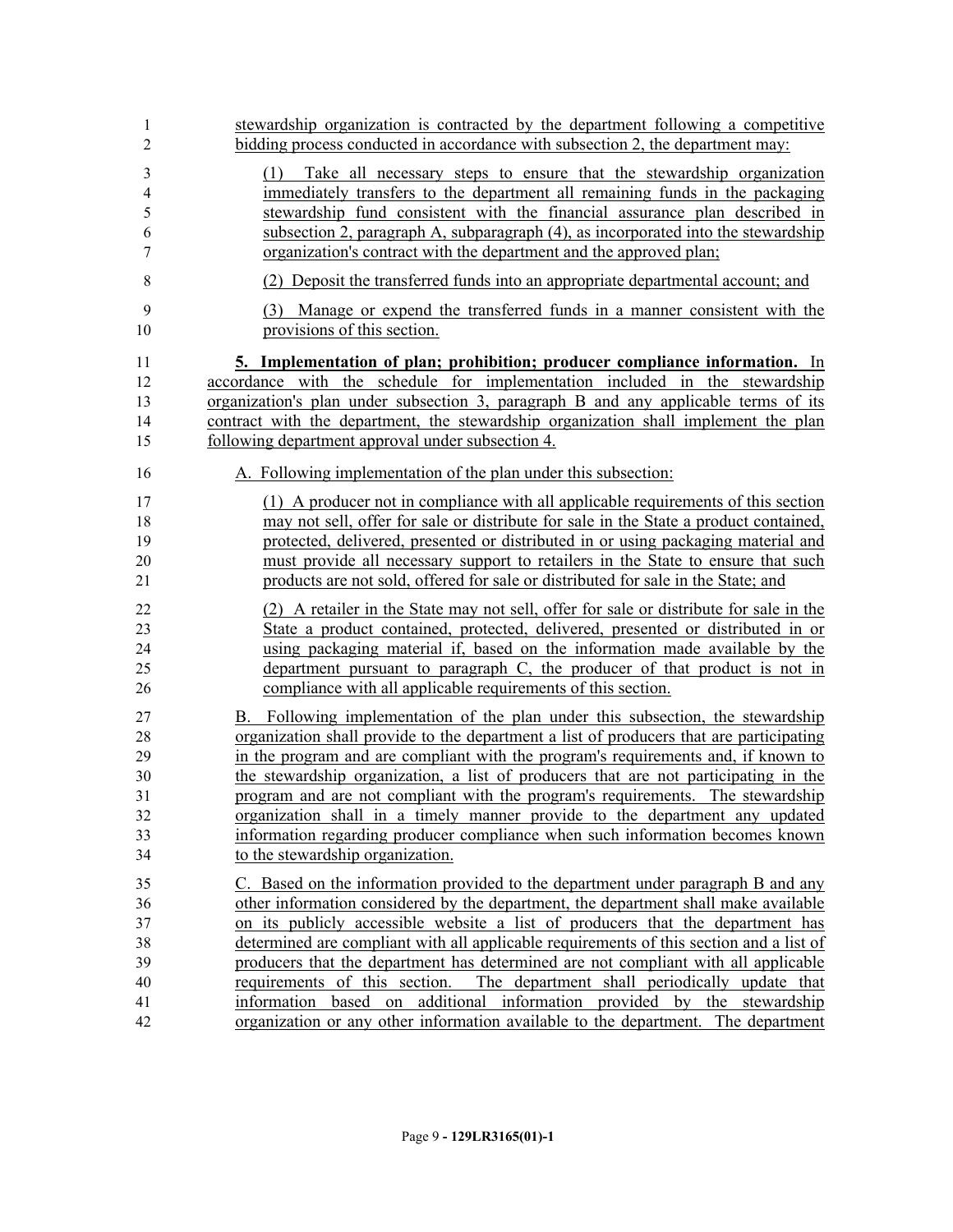| 1              | shall conduct outreach to retailers to ensure that retailers are aware of the information |
|----------------|-------------------------------------------------------------------------------------------|
| $\overline{2}$ | made available under this paragraph and any changes to that information.                  |
| 3              | <b>6. Annual reporting by stewardship organization.</b> On or before October 1st of the   |
| $\overline{4}$ | calendar year following the calendar year in which an approved plan is implemented        |
| 5              | under subsection 5, and annually thereafter, the stewardship organization shall submit a  |
| 6              | report to the department that includes, at a minimum, the following information:          |
| $\tau$         | A. Contact information for the stewardship organization;                                  |
| $8\,$          | B. A list of participating producers and the brands of products associated with those     |
| 9              | producers;                                                                                |
| 10             | C. The total amounts of each type of packaging material sold, offered for sale or         |
| 11             | distributed for sale in the State by each participating producer;                         |
| 12             | D. As applicable, the total amount of each type of packaging material collected and       |
| 13             | managed by each participating producer through alternative collection programs            |
| 14             | approved by the department under subsection 9;                                            |
| 15             | E. A complete accounting of payments made to and by the stewardship organization          |
| 16             | during the prior calendar year, including information on how the stewardship              |
| 17             | organization determined the amount of such payments;                                      |
| 18             | F. A list of producers not participating in the program that are required to participate  |
| 19             | in the program, if known by the stewardship organization;                                 |
| 20             | G. An analysis of education and infrastructure investments made by the stewardship        |
| 21             | organization in prior calendar years, including information on the results of those       |
| 22             | investments and proposals for investments to be made in the current calendar year         |
| 23             | consistent with subsection 11, paragraph F, subparagraph (3); and                         |
| 24             | H. Any additional information required by the department.                                 |
| 25             | <b>7. Producer payments.</b> In accordance with the provisions of this subsection and the |
| 26             | stewardship organization's approved plan, a producer shall make payments to the           |
| 27             | stewardship organization, to be deposited into the packaging stewardship fund under       |
| 28             | subsection 11, based on the amount of each type of packaging material sold, offered for   |
| 29             | sale or distributed for sale in the State by the producer and not managed under an        |
| 30             | approved alternative collection program.                                                  |
| 31             | For a packaging material type that is readily recyclable, the stewardship                 |
| 32             | organization shall annually determine the amount that a producer is required to pay to    |
| 33             | the stewardship organization as follows:                                                  |
| 34             | (1) The stewardship organization shall determine the statewide cost per ton paid          |
| 35             | by participating municipalities to recycle that type of packaging material in the         |
| 36             | prior calendar year;                                                                      |
| 37             | (2) The stewardship organization shall determine the total amount in tons of the          |
| 38             | type of packaging material in question that the producer sold, offered for sale or        |
| 39             | distributed for sale in the State in the prior calendar year;                             |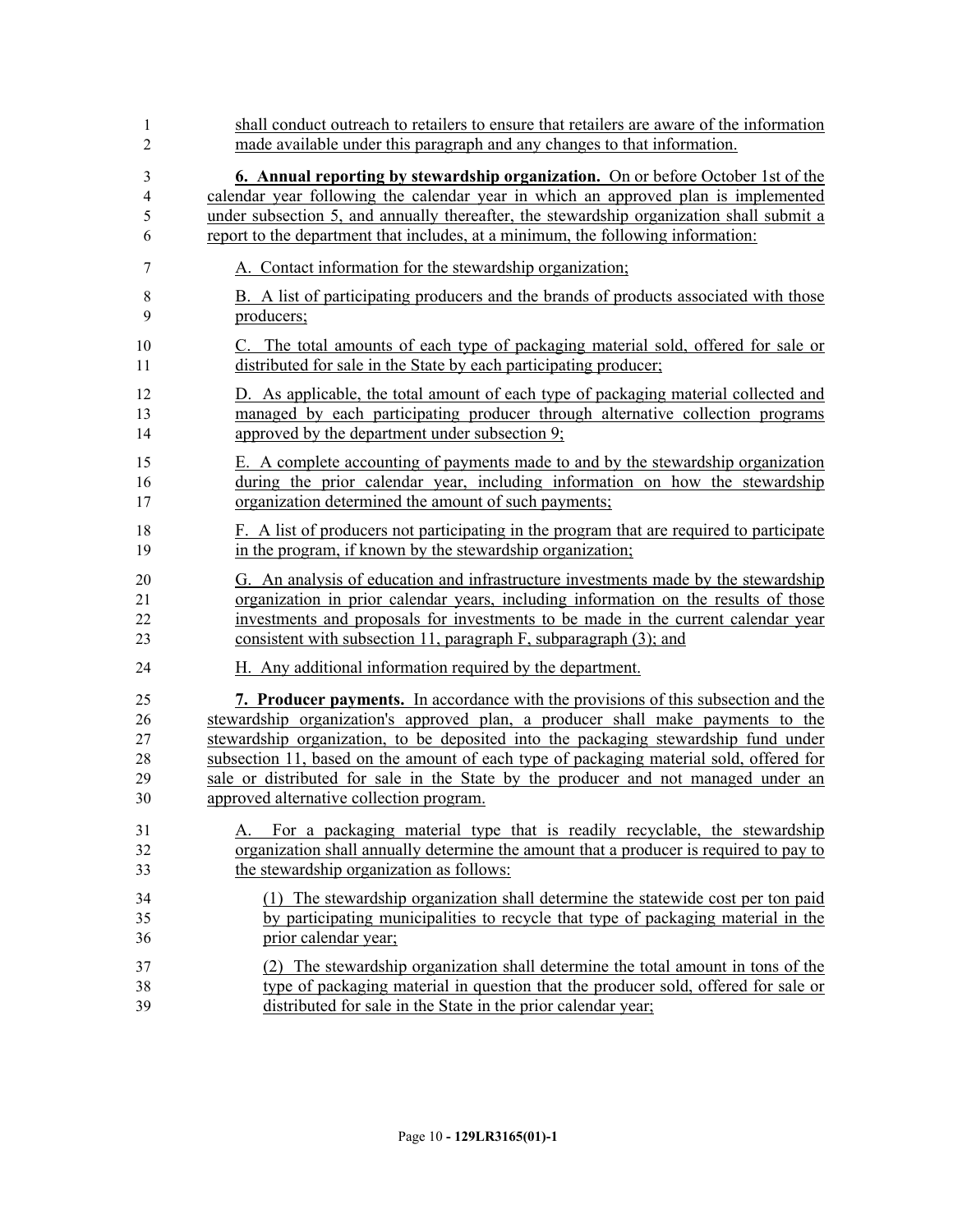| 1<br>$\overline{c}$<br>3<br>$\overline{4}$<br>5<br>6 | The stewardship organization shall adjust the figure determined under<br>(3)<br>subparagraph (2) to account for the use of recycled content in and the toxicity of<br>that type of packaging material that was sold, offered for sale or distributed for<br>sale in the State by the producer in the prior calendar year and shall further adjust<br>the figure based on other incentives consistent with generally accepted industry<br>standards, as provided in the stewardship organization's approved plan; |
|------------------------------------------------------|------------------------------------------------------------------------------------------------------------------------------------------------------------------------------------------------------------------------------------------------------------------------------------------------------------------------------------------------------------------------------------------------------------------------------------------------------------------------------------------------------------------|
| 7<br>8<br>9<br>10                                    | (4) The stewardship organization shall total all of the figures determined in<br>accordance with subparagraph (3) for every producer that sold, offered for sale or<br>distributed for sale in the State the packaging material type in question in the<br>prior calendar year and that is required to make payments under this subsection;                                                                                                                                                                      |
| 11<br>12                                             | The stewardship organization shall divide the figure determined under<br>(5)<br>subparagraph $(3)$ by the figure determined under subparagraph $(4)$ ;                                                                                                                                                                                                                                                                                                                                                           |
| 13<br>14<br>15<br>16                                 | From the figure determined under subparagraph (2), the stewardship<br>(6)<br>organization shall subtract the total amount in tons of the type of packaging<br>material in question that the producer managed under an approved alternative<br>collection program;                                                                                                                                                                                                                                                |
| 17<br>18                                             | The stewardship organization shall multiply the figure determined under<br>(7)<br>subparagraph $(5)$ by the figure determined under subparagraph $(6)$ ; and                                                                                                                                                                                                                                                                                                                                                     |
| 19<br>20                                             | The stewardship organization shall multiply the figure determined under<br>(8)<br>subparagraph (1) by the figure determined under subparagraph (7).                                                                                                                                                                                                                                                                                                                                                              |
| 21<br>22<br>23                                       | B. For a packaging material type that is not readily recyclable, the stewardship<br>organization shall annually determine the amount that a producer is required to pay to<br>the stewardship organization as follows:                                                                                                                                                                                                                                                                                           |
| 24<br>25<br>26                                       | The stewardship organization shall determine the total costs paid by all<br>(1)<br>participating municipalities in the prior calendar year to dispose of municipal<br>solid waste;                                                                                                                                                                                                                                                                                                                               |
| 27<br>28<br>29                                       | The stewardship organization shall determine the total tons of municipal<br>solid waste disposed of by all participating municipalities in the prior calendar<br>year;                                                                                                                                                                                                                                                                                                                                           |
| 30<br>31                                             | The stewardship organization shall divide the figure determined under<br>(3)<br>subparagraph $(1)$ by the figure determined under subparagraph $(2)$ ;                                                                                                                                                                                                                                                                                                                                                           |
| 32<br>33<br>34                                       | (4) The stewardship organization shall determine the total amount in tons of the<br>type of packaging material in question that the producer sold, offered for sale or<br>distributed for sale in the State in the prior calendar year; and                                                                                                                                                                                                                                                                      |
| 35<br>36                                             | (5) The stewardship organization shall multiply the figure determined under<br>subparagraph $(4)$ by the greater of:                                                                                                                                                                                                                                                                                                                                                                                             |
| 37<br>38<br>39                                       | (a) Two times the statewide cost per ton paid by participating municipalities<br>in the prior calendar year to recycle the readily recyclable packaging material<br>with the greatest statewide per ton recycling cost; and                                                                                                                                                                                                                                                                                      |
| 40                                                   | (b) Two times the figure determined under subparagraph (3).                                                                                                                                                                                                                                                                                                                                                                                                                                                      |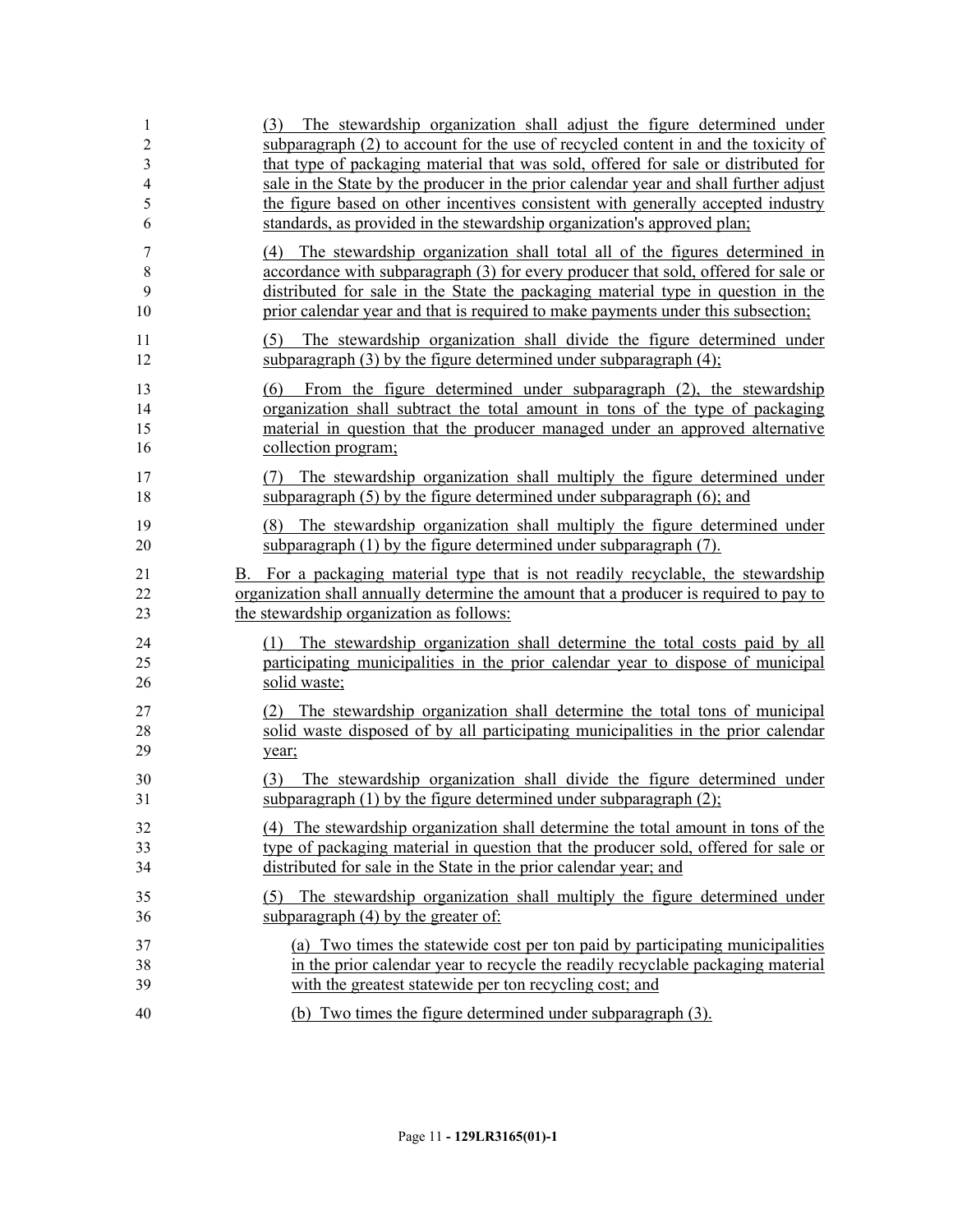**8. Annual reporting by producers.** In accordance with the requirements of the stewardship organization's approved plan, a producer shall annually report to the stewardship organization the total tons of each type of packaging material sold, offered for sale or distributed for sale in the State by the producer in the prior calendar year; the characteristics of that packaging material that are relevant to the fee adjustment criteria contained in the approved plan; and a list of all of the producer's brands associated with that packaging material.

 **9. Alternative collection programs.** In accordance with the requirements of this subsection, a producer or group of producers may develop and operate an alternative collection program to collect and manage a type or types of packaging material sold, offered for sale or distributed for sale in the State by the producer or producers. A producer that manages a type of packaging material under an approved alternative collection program may wholly or partially offset the producer's payment obligations under the packaging stewardship program with respect to that same type of packaging material only.

 A. A producer or group of producers seeking to implement an alternative collection program shall submit a proposal for the establishment of that program to the department for approval. The department shall review the proposal and shall approve or deny the proposal within 120 days of receipt. Any approval under this subsection must terminate 5 years from the date of that approval but may be extended for additional 5-year periods following the submission by the producer or producers of an updated proposal that is approved by the department consistent with this subsection. A producer or group of producers that has a proposal approved under this subsection and that intends to submit an updated proposal under this subsection before the expiration of its current approved proposal shall submit that updated proposal no later than 120 days prior to the date its current proposal expires.

- B. In determining whether to approve a proposal for the establishment of an alternative collection program, the department shall consider:
- (1) Whether the alternative collection program will provide convenient, free, statewide collection opportunities for the types of packaging material to be collected under that program;

 (2) To what extent the alternative collection program intends to manage those types of packaging material to be collected under the program through reuse for an original purpose, through recycling or through disposal by incineration at an incineration facility. The department may not approve an alternative collection program that proposes management of a packaging material type through disposal by incineration at an incineration facility unless that packaging material is not readily recyclable and the program proposes a process to begin reuse or recycling of that type of packaging material within a period of 5 years or less;

 (3) Whether the education and outreach strategies proposed for the alternative collection program can be expected to increase consumer awareness of the program throughout the State; and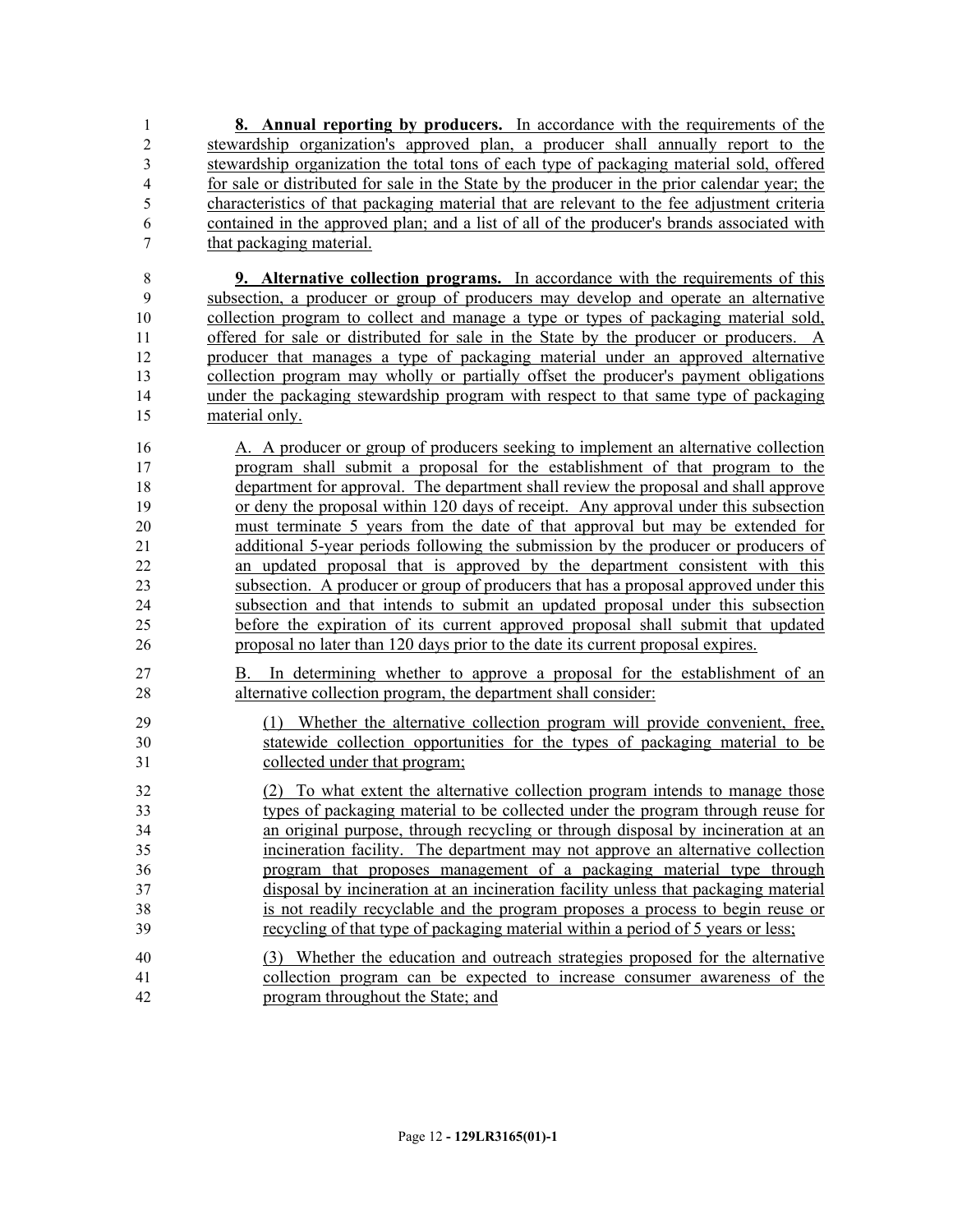| 1              | (4) How the alternative collection program intends to accurately measure the                  |
|----------------|-----------------------------------------------------------------------------------------------|
| $\overline{c}$ | amount of each packaging material type collected, reused, recycled, incinerated               |
| 3              | or otherwise managed under the program.                                                       |
| $\overline{4}$ | C. A change to an approved alternative collection program must be submitted to the            |
| 5              | department for review and approval prior to implementation of that change. The                |
| 6              | department may waive payment of any fees associated with review and approval of a             |
| 7              | proposed change to an approved program.                                                       |
| 8              | D. The producer or producers managing an approved alternative collection program              |
| 9              | shall report annually to the stewardship organization and to the department the               |
| 10             | following information:                                                                        |
| 11             | (1) The total tons of each type of packaging material collected, reused, recycled,            |
| 12             | incinerated at an incineration facility or otherwise managed under the alternative            |
| 13             | collection program in the prior calendar year, including a breakdown of the total             |
| 14             | tons of each type of material by participating producers;                                     |
| 15             | (2) A list of the collection opportunities in the State for the types of packaging            |
| 16             | material managed under the alternative collection program that were made                      |
| 17             | available in the prior calendar year;                                                         |
| 18             | (3) A description of the education and outreach strategies implemented by the                 |
| 19             | alternative collection program in the prior calendar year to increase consumer                |
| 20             | awareness of the program throughout the State; and                                            |
| 21             | (4) Any additional information required by the department.                                    |
| 22             | E. If, based on its review of the annual report required under paragraph D or on a            |
| 23             | different basis, the department determines that an approved alternative collection            |
| 24             | program is not operating in a manner consistent with the proposal approved under              |
| 25             | this subsection or the provisions of this subsection, the department may require the          |
| 26             | producer or producers operating the program to implement corrective actions. If the           |
| 27             | producer or producers fail to implement a department-required corrective action               |
| 28             | within the time frame for implementation required by the department, the department           |
| 29             | may determine that the producer or producers are no longer eligible to offset payment         |
| 30             | obligations under the packaging stewardship program based on the management of                |
| 31             | packaging material under the alternative collection program and shall communicate             |
| 32             | that determination to the stewardship organization.                                           |
| 33             | <b>10. Annual reporting by municipalities.</b> In accordance with the provisions of this      |
| 34             | subsection, a municipality may elect to, but is not required to, participate in the packaging |
| 35             | stewardship program under this section.                                                       |
| 36             | A. To be eligible for reimbursement of costs under subsection 11 as a participating           |
| 37             | municipality, a municipality must annually report to the stewardship organization all         |
| 38             | information necessary for the stewardship organization to determine the                       |
| 39             | municipality's incurred costs for the recycling of recyclable material and for the            |
| 40             | disposal of municipal solid waste, which must include, but is not limited to:                 |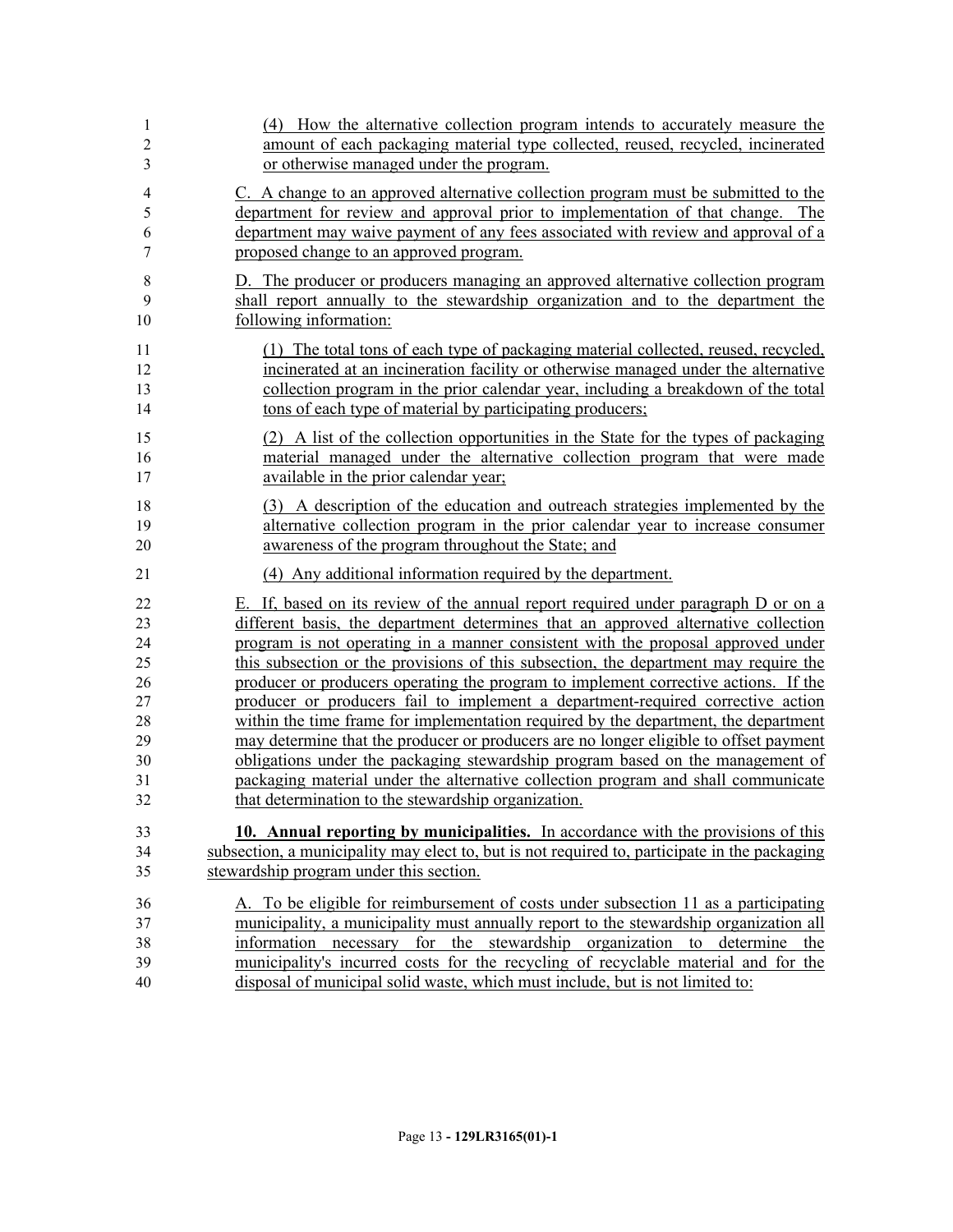| 1<br>$\overline{c}$<br>3      | (1) Any costs incurred by the municipality in collecting, processing on site and<br>transporting recyclable material and the revenue realized by the municipality in<br>selling any recyclable material collected; and                                                                                |
|-------------------------------|-------------------------------------------------------------------------------------------------------------------------------------------------------------------------------------------------------------------------------------------------------------------------------------------------------|
| $\overline{4}$<br>5<br>6<br>7 | (2) Any costs incurred by the municipality in disposing of municipal solid waste,<br>including tipping fees paid, the tons of such waste disposed of, the costs incurred<br>in transporting such waste for disposal and the costs incurred in the collection<br>and processing on site of such waste. |
| $\,8\,$<br>9<br>10            | B. A municipality shall report the information described in paragraph A on a form<br>provided by the stewardship organization, as approved by the department consistent<br>with subsection 3, paragraph $F$ , subparagraph $(1)$ .                                                                    |
| 11<br>12<br>13                | C. Two or more municipalities may elect to jointly report to the stewardship<br>organization the information described in paragraph A based on aggregated data from<br>the municipalities.                                                                                                            |
| 14                            | Packaging stewardship fund; municipal reimbursements; additional<br>11.                                                                                                                                                                                                                               |
| 15                            | <b>authorized expenditures.</b> In accordance with the provisions of this subsection, the                                                                                                                                                                                                             |
| 16                            | stewardship organization shall establish and manage a packaging stewardship fund. The                                                                                                                                                                                                                 |
| 17                            | stewardship organization shall deposit into the fund all payments received from producers                                                                                                                                                                                                             |
| 18                            | in accordance with subsection 7. Based on the information in paragraph A and the                                                                                                                                                                                                                      |
| 19                            | determinations in paragraph B and in accordance with the determinations in paragraphs C                                                                                                                                                                                                               |
| 20                            | and D, the stewardship organization shall disburse from the fund payments to                                                                                                                                                                                                                          |
| 21                            | participating municipalities to reimburse those municipalities for certain costs incurred in                                                                                                                                                                                                          |
| 22                            | the recycling of recyclable material and the disposal of municipal solid waste.                                                                                                                                                                                                                       |
| 23                            | A. The stewardship organization shall determine the amount of reimbursements to                                                                                                                                                                                                                       |
| 24                            | participating municipalities under this subsection based on the following information:                                                                                                                                                                                                                |
| 25                            | (1) The information provided by participating municipalities in accordance with                                                                                                                                                                                                                       |
| 26                            | subsection 10 regarding the costs incurred by those municipalities in recycling                                                                                                                                                                                                                       |
| 27                            | recyclable material, the costs incurred in disposing of municipal solid waste and                                                                                                                                                                                                                     |
| 28                            | the tons of municipal solid waste disposed of;                                                                                                                                                                                                                                                        |
| 29                            | The information provided to the department by recycling establishments<br>(2)                                                                                                                                                                                                                         |
| 30                            | pursuant to section 2145, including the tons of recyclable material received by                                                                                                                                                                                                                       |
| 31                            | each recycling establishment from each participating municipality and the tons of                                                                                                                                                                                                                     |
| 32                            | processed recyclable material sold by each recycling establishment; and                                                                                                                                                                                                                               |
| 33                            | (3) The information obtained by the stewardship organization from 3rd-party                                                                                                                                                                                                                           |
| 34                            | audits conducted consistent with subsection 3, paragraph G identifying the                                                                                                                                                                                                                            |
| 35                            | amount of each type of packaging material in the average bale processed at                                                                                                                                                                                                                            |
| 36                            | facilities that process recyclable material generated in the State.                                                                                                                                                                                                                                   |
| 37                            | B. The stewardship organization shall use the information described in paragraph A                                                                                                                                                                                                                    |
| 38                            | to determine the total tons of recyclable material recycled by all municipalities at                                                                                                                                                                                                                  |
| 39                            | each recycling establishment and the percentage of those total tons attributable to                                                                                                                                                                                                                   |
| 40                            | each participating municipality. In the case of 2 or more municipalities that jointly                                                                                                                                                                                                                 |
| 41                            | send recyclable material to a recycling establishment, the stewardship organization                                                                                                                                                                                                                   |
| 42                            | shall assume that an equal amount of the jointly sent material is attributable to each                                                                                                                                                                                                                |
| 43                            | resident of each municipality unless those municipalities by agreement identify an                                                                                                                                                                                                                    |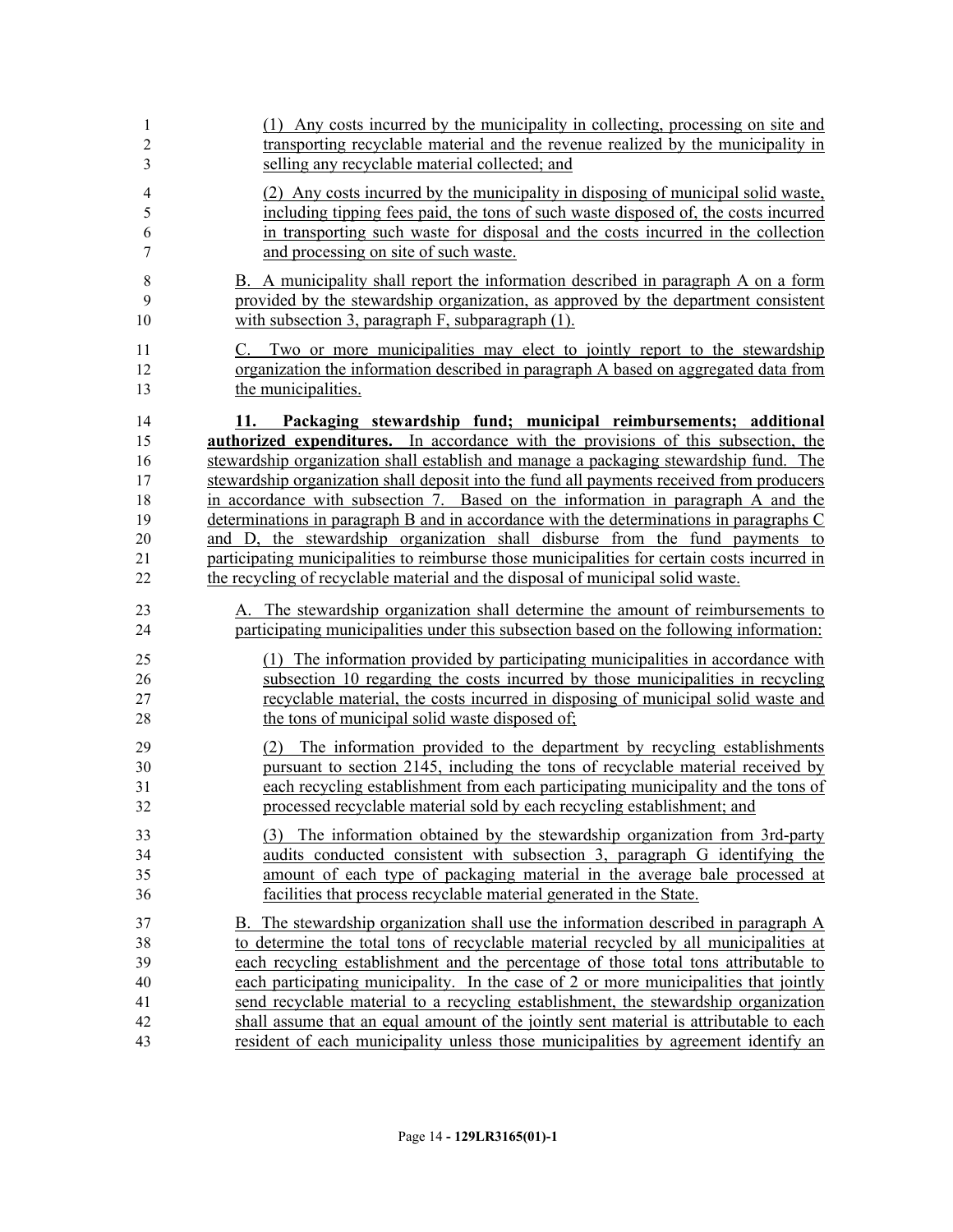| 1                    | unequal per capita division of that jointly sent material for the purposes of this                                                                                                                                                                                                                   |
|----------------------|------------------------------------------------------------------------------------------------------------------------------------------------------------------------------------------------------------------------------------------------------------------------------------------------------|
| $\overline{2}$       | subsection.                                                                                                                                                                                                                                                                                          |
| 3                    | C. With respect to the recycling of a type of packaging material that is readily                                                                                                                                                                                                                     |
| 4                    | recyclable, the stewardship organization shall annually determine the amount of a                                                                                                                                                                                                                    |
| 5                    | participating municipality's reimbursement as follows:                                                                                                                                                                                                                                               |
| 6                    | (1) The stewardship organization shall determine the total cost incurred by all                                                                                                                                                                                                                      |
| $\tau$               | similar municipalities in collecting that type of packaging material and in                                                                                                                                                                                                                          |
| 8                    | processing the collected packaging material on site in the prior calendar year;                                                                                                                                                                                                                      |
| 9<br>10<br>11<br>12  | To the figure determined under subparagraph (1), the stewardship<br>(2)<br>organization shall add the total cost incurred by all similar municipalities in<br>transporting the collected and processed packaging material to market for sale in<br>the prior calendar year;                          |
| 13                   | (3) From the figure determined under subparagraph (2), the stewardship                                                                                                                                                                                                                               |
| 14                   | organization shall subtract the total revenue realized by all similar municipalities                                                                                                                                                                                                                 |
| 15                   | in selling that type of packaging material at market in the prior calendar year;                                                                                                                                                                                                                     |
| 16<br>17<br>18<br>19 | The stewardship organization shall divide the figure determined under<br>(4)<br>subparagraph (3) by the total tons of the type of packaging material in question<br>collected, processed on site and transported to market for sale by all similar<br>municipalities in the prior calendar year; and |
| 20                   | (5) The stewardship organization shall multiply the figure determined under                                                                                                                                                                                                                          |
| 21                   | subparagraph (4) by the total tons of that type of packaging material actually                                                                                                                                                                                                                       |
| 22                   | recycled by the participating municipality in the prior calendar year.                                                                                                                                                                                                                               |
| 23                   | D. With respect to the recycling of a type of packaging material that is not readily                                                                                                                                                                                                                 |
| 24                   | recyclable, the stewardship organization shall annually determine the amount of a                                                                                                                                                                                                                    |
| 25                   | participating municipality's reimbursement as follows:                                                                                                                                                                                                                                               |
| 26<br>27<br>28       | The stewardship organization shall determine the cost per ton paid by<br>(1)<br>producers for that type of packaging material in accordance with subsection 7,<br>paragraph B; and                                                                                                                   |
| 29                   | (2) The stewardship organization shall multiply the figure determined under                                                                                                                                                                                                                          |
| 30                   | subparagraph (1) by the total tons of that type of packaging material actually                                                                                                                                                                                                                       |
| 31                   | recycled by the participating municipality in the prior calendar year.                                                                                                                                                                                                                               |
| 32                   | A participating municipality is not eligible for reimbursement under this paragraph if                                                                                                                                                                                                               |
| 33                   | it does not actually recycle packaging material that is not readily recyclable.                                                                                                                                                                                                                      |
| 34                   | E. In addition to any reimbursements that may be paid to a participating municipality                                                                                                                                                                                                                |
| 35                   | pursuant to paragraphs C and D, the stewardship organization shall pay to each                                                                                                                                                                                                                       |
| 36                   | participating municipality a per capita payment to offset the municipality's costs                                                                                                                                                                                                                   |
| 37                   | incurred in collecting, transporting and disposing of types of packaging material that                                                                                                                                                                                                               |
| 38                   | are not readily recyclable. The stewardship organization shall annually determine the                                                                                                                                                                                                                |
| 39                   | per capita payment to a participating municipality as follows.                                                                                                                                                                                                                                       |
| 40<br>41             | For a municipality that disposes of its municipal solid waste through<br>(1)<br>landfilling and is located more than 100 miles from an incineration facility with                                                                                                                                    |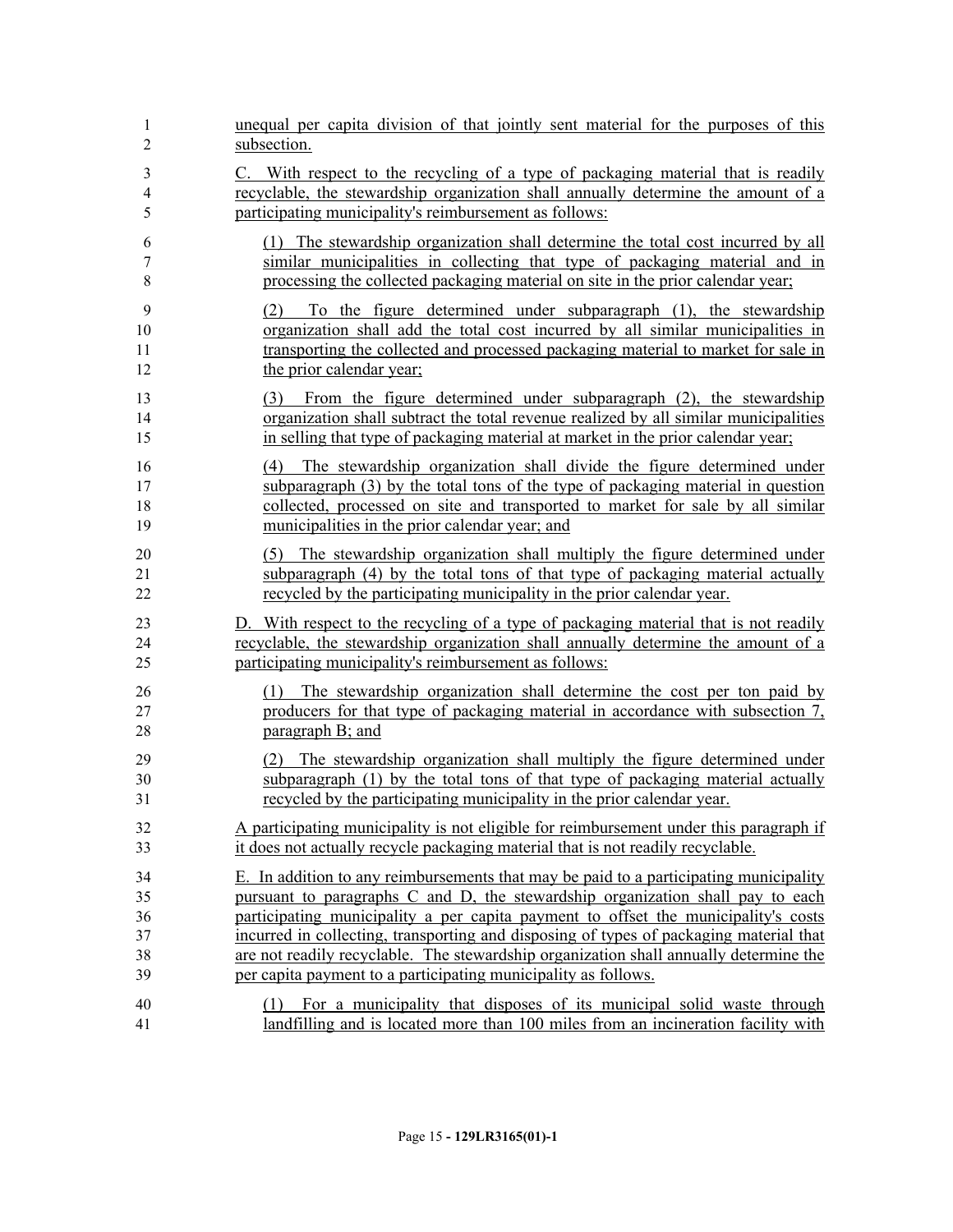| 1              | available capacity or for a municipality that disposes of its municipal solid waste                      |
|----------------|----------------------------------------------------------------------------------------------------------|
| 2              | by incineration at an incineration facility, the stewardship organization shall:                         |
| 3              | (a) Divide the total cost in tipping fees paid by all such municipalities for the                        |
| $\overline{4}$ | disposal of municipal solid waste during the prior calendar year by the total                            |
| 5              | tons of municipal solid waste disposed of by all such municipalities in the                              |
| 6              | prior calendar year;                                                                                     |
| 7              | (b) Add to the figure determined under division (a) the median cost per ton                              |
| 8              | incurred by similar municipalities in collecting municipal solid waste for                               |
| 9              | disposal in the prior calendar year;                                                                     |
| 10             | (c) Add to the figure determined under division (b) the median cost per ton                              |
| 11             | incurred by similar municipalities in transporting collected municipal solid                             |
| 12             | waste for disposal in the prior calendar year;                                                           |
| 13             | (d) Multiply the figure determined under division (c) by $0.5$ ;                                         |
| 14             | (e) Multiply the figure determined under division (d) by the total tons of all                           |
| 15             | types of packaging material that are not readily recyclable that were sold,                              |
| 16             | offered for sale or distributed for sale in the State and not managed under an                           |
| 17             | approved alternative collection program or under a municipally managed                                   |
| 18             | recycling program during the prior calendar year;                                                        |
| 19             | (f) Divide the population of the municipality in question by the population of                           |
| 20             | the State, as based on population data from the most recent United States                                |
| 21             | census; and                                                                                              |
| 22<br>23       | Multiply the figure determined under division (e) by the figure<br>(g)<br>determined under division (f). |
| 24             | (2) For a municipality that disposes of its municipal solid waste through                                |
| 25             | landfilling and is located 100 miles or less from an incineration facility with                          |
| 26             | available capacity, the stewardship organization shall:                                                  |
| 27             | (a) Divide the total cost in tipping fees paid by all such municipalities for the                        |
| 28             | disposal of municipal solid waste during the prior calendar year by the total                            |
| 29             | tons of municipal solid waste disposed of by all such municipalities in the                              |
| 30             | prior calendar year;                                                                                     |
| 31             | (b) Multiply the figure determined under division (a) by $0.5$ ;                                         |
| 32             | (c) Add to the figure determined under division (b) the median cost per ton                              |
| 33             | incurred by similar municipalities in collecting municipal solid waste for                               |
| 34             | disposal in the prior calendar year;                                                                     |
| 35             | (d) Add to the figure determined under division (c) the median cost per ton                              |
| 36             | incurred by similar municipalities in transporting collected municipal solid                             |
| 37             | waste for disposal in the prior calendar year;                                                           |
| 38             | (e) Multiply the figure determined under division (d) by $0.5$ ;                                         |
| 39             | (f) Multiply the figure determined under division (e) by the total tons of all                           |
| 40             | types of packaging material that are not readily recyclable that were sold,                              |
| 41             | offered for sale or distributed for sale in the State and not managed under an                           |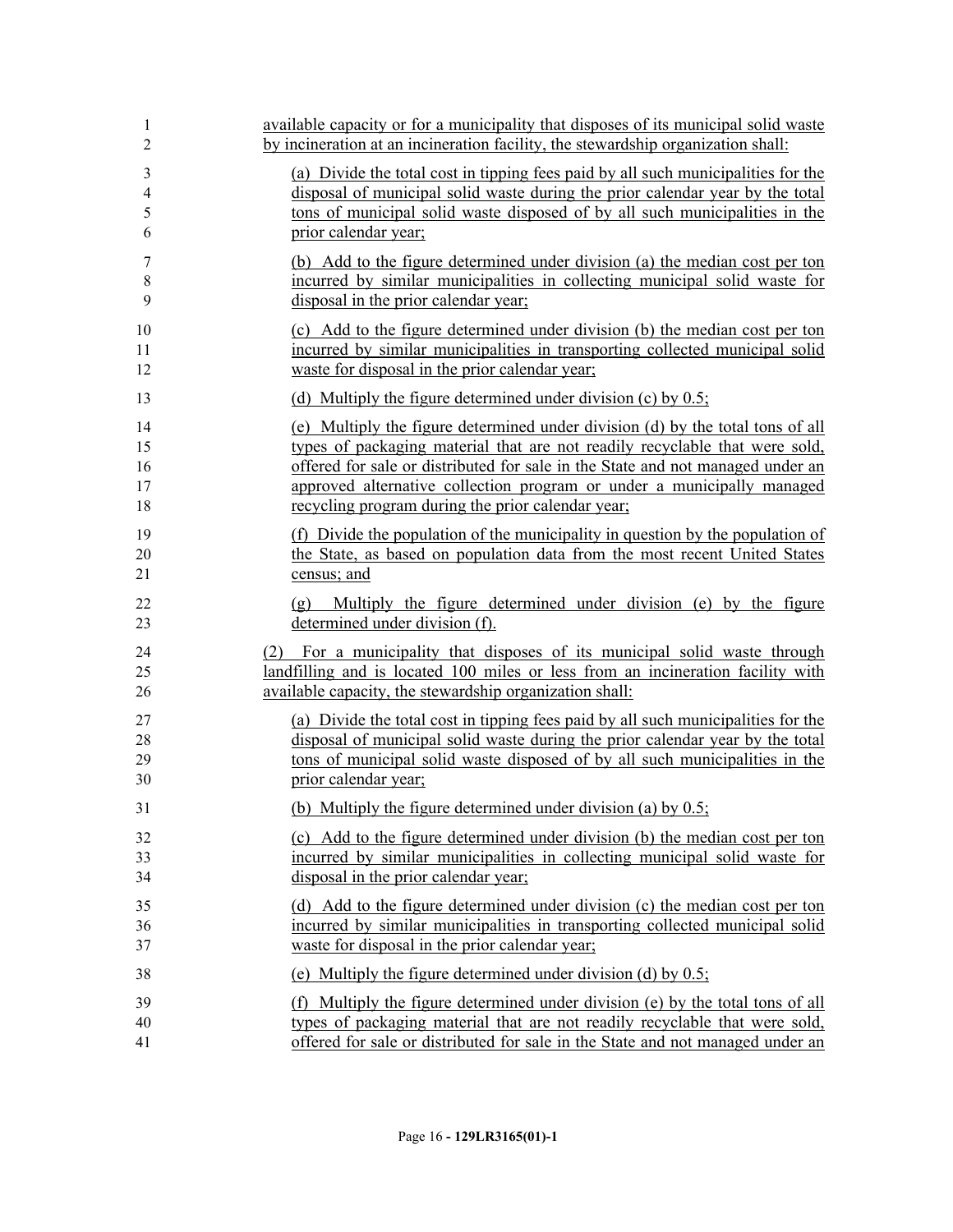| 1<br>2                     | approved alternative collection program or under a municipally managed<br>recycling program during the prior calendar year;                                                                                                                                                                                                                 |
|----------------------------|---------------------------------------------------------------------------------------------------------------------------------------------------------------------------------------------------------------------------------------------------------------------------------------------------------------------------------------------|
| 3<br>4<br>5                | (g) Divide the population of the municipality in question by the population<br>of the State, as based on population data from the most recent United States<br>census; and                                                                                                                                                                  |
| 6<br>7                     | Multiply the figure determined under division (f) by the figure<br>(h)<br>determined under division (g).                                                                                                                                                                                                                                    |
| 8<br>9<br>10               | F. In each calendar year, the stewardship organization shall expend any funds within<br>the fund that remain after payment of all reimbursements to participating<br>municipalities in the prior calendar year for the following purposes:                                                                                                  |
| 11<br>12<br>13<br>14       | (1) The stewardship organization shall use those remaining funds to cover its<br>actual operating costs, except that such costs may not exceed the estimated<br>operating costs indicated in its contract with the department entered into pursuant<br>to subsection 2 and such costs must be verified through a 3rd-party audit;           |
| 15<br>16<br>17             | The stewardship organization shall use any remaining funds not expended<br>(2)<br>pursuant to subparagraph (1) to pay to the department all applicable fees due<br>pursuant to subsection 12, paragraph A;                                                                                                                                  |
| 18<br>19<br>20<br>21<br>22 | (3) The stewardship organization shall use any remaining funds not expended<br>pursuant to subparagraphs (1) and (2) to propose and, with the approval of the<br>department in accordance with this subparagraph, implement investments in<br>education or infrastructure that support the recycling of packaging material in the<br>State. |
| 23<br>24<br>25             | (a) Investments in education or infrastructure under this subparagraph must<br>first be submitted by the stewardship organization to the department for<br>approval.                                                                                                                                                                        |
| 26<br>27<br>28             | (b) The department may by rule adopt criteria to be used in determining<br>whether to approve investments in education or infrastructure proposed by<br>the stewardship organization under this subparagraph.                                                                                                                               |
| 29<br>30                   | (c) The department shall approve or reject a proposal for investment in<br>education or infrastructure within 90 days of receipt of the proposal; and                                                                                                                                                                                       |
| 31                         | (4) The stewardship organization shall pay to the department any remaining                                                                                                                                                                                                                                                                  |
| 32                         | funds not expended pursuant to subparagraphs $(1)$ , $(2)$ and $(3)$ and the department                                                                                                                                                                                                                                                     |
| 33                         | shall deposit those funds into the Maine Solid Waste Management Fund                                                                                                                                                                                                                                                                        |
| 34<br>35                   | established under section 2201 and ensure that all such funds deposited are<br>designated for use in the Maine Solid Waste Diversion Grant Program                                                                                                                                                                                          |
| 36                         | established under section 2201-B, except that any remaining funds identified                                                                                                                                                                                                                                                                |
| 37                         | under this subparagraph that were received during the first year of program                                                                                                                                                                                                                                                                 |
| 38                         | operation that are necessary to cover the stewardship organization's anticipated                                                                                                                                                                                                                                                            |
| 39                         | operating costs during the 2nd year of program operation must be retained by the                                                                                                                                                                                                                                                            |
| 40                         | stewardship organization to cover those operating costs.                                                                                                                                                                                                                                                                                    |
| 41                         | G. Notwithstanding any provision of this subsection to the contrary, the stewardship                                                                                                                                                                                                                                                        |
| 42                         | organization is required to provide reimbursements to participating municipalities in                                                                                                                                                                                                                                                       |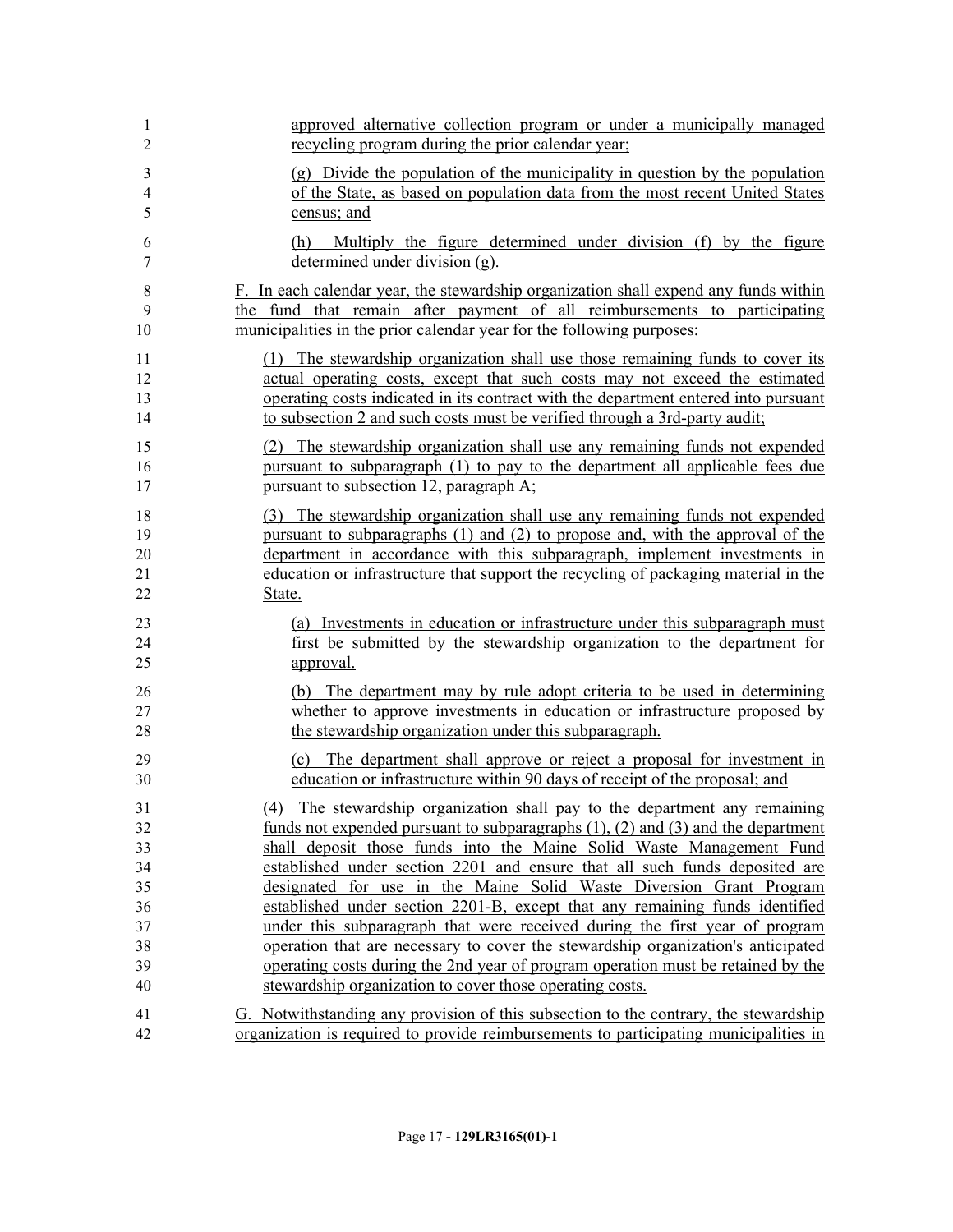- accordance with this subsection only to the extent that there are sufficient funds within the fund to provide such reimbursements.
- **12. Administration and enforcement; rulemaking; fees; additional agency responsibilities.** The department shall administer and enforce this section and may adopt rules as necessary to implement, administer and enforce this section. Rules adopted pursuant to this section are routine technical rules as defined in Title 5, chapter 375, subchapter 2-A.
- A. The department shall require the stewardship organization, when submitting a plan or amendments to that plan, to pay to the department a reasonable fee associated with the department's review of the plan or amendments. The department shall require the stewardship organization to pay to the department an annual fee, not to exceed \$200,000, to cover the department's costs for review of the stewardship organization's annual report and the oversight, administration and enforcement of the packaging stewardship program.
- B. The department shall require a producer or group of producers, when submitting a proposal for the establishment of an alternative collection program or proposed changes to an approved program, to pay to the department a reasonable fee associated with the department's review of the proposal or proposed changes. The department shall require a producer or group of producers operating an approved alternative collection program to pay to the department an annual fee, not to exceed \$10,000 per program, to cover the department's costs for review of the producer's or group's annual report and the oversight, administration and enforcement of that program.
- C. The department shall annually solicit input from recycling establishments and facilities that process recyclable material generated in the State regarding the identification of the types of packaging material managed in the State and whether such packaging material is readily recyclable. Based on this information and any other information considered by the department, the department shall annually determine what types of packaging material are to be considered readily recyclable for the purposes of subsection 1, paragraph N.
- D. The department shall annually identify and group municipalities within the State based on geography, population size and the location of recycling establishments and facilities that process recyclable material generated in the State. Based on this identification and grouping, the department shall annually determine which municipalities are to be considered similar municipalities for the purposes of subsection 1, paragraph P.
- **13. Small producer exemption.** Notwithstanding any provision of this section to the contrary, a producer is exempt from the requirements and prohibitions of this section in any calendar year in which:
- A. The producer realized less than \$1,000,000 in gross revenue during the prior calendar year;
- B. The producer sold, offered for sale or distributed for sale in the State during the prior calendar year products contained, protected, delivered, presented or distributed in or using less than one ton of packaging material in total; or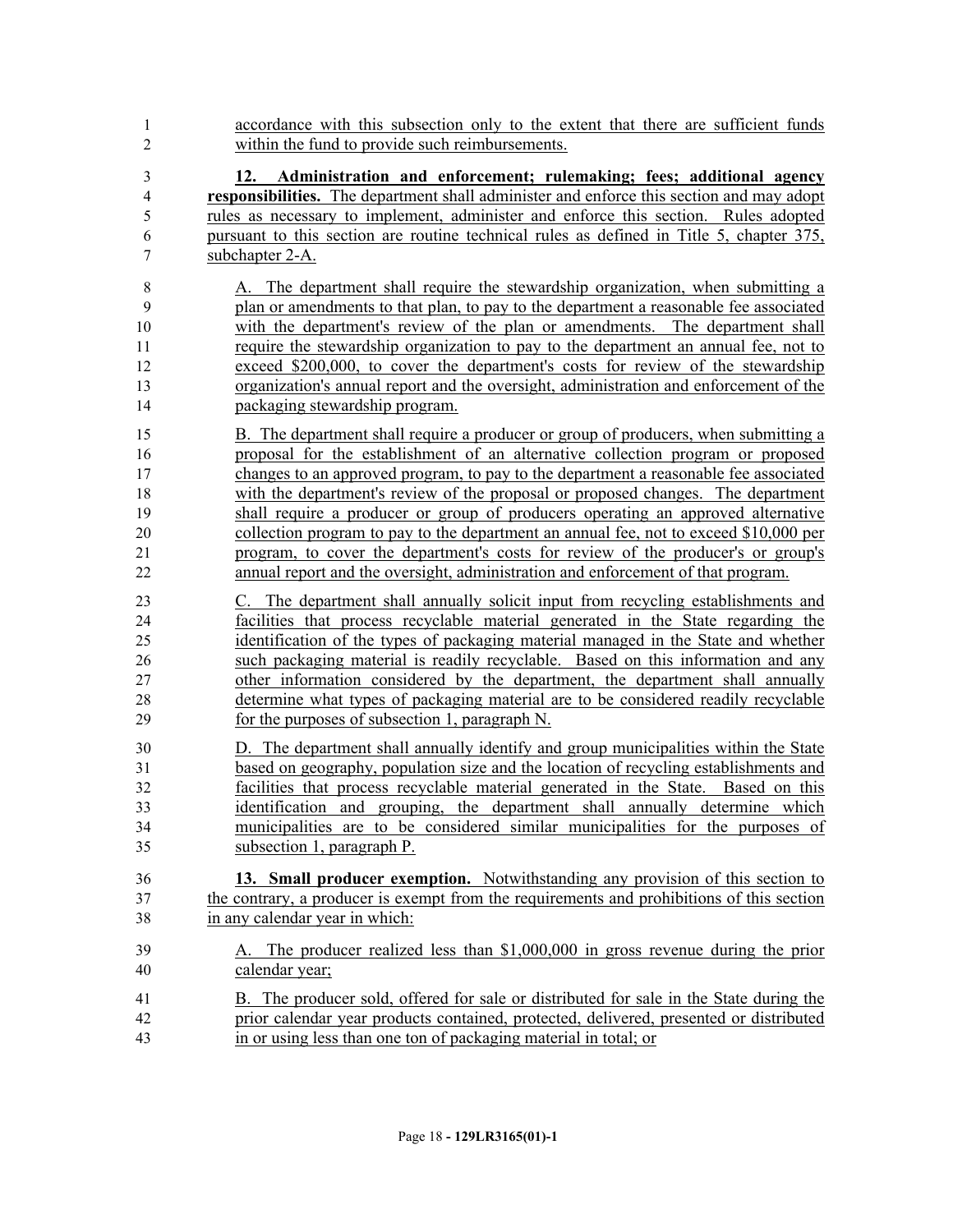- C. The producer conducted all of the producer's sales in the State during the prior calendar year at a single point of retail sale.
- A producer claiming an exemption under this subsection shall provide to the department sufficient information to demonstrate that the producer meets the requirements for an exemption under this subsection within 30 days of receiving a request from the department to provide such information.

 **14. Antitrust exclusions.** A producer or stewardship organization, including a producer's or stewardship organization's officers, members, employees and agents that organize a packaging stewardship program or an alternative collection program under this section, is immune from liability for the producer's or stewardship organization's conduct under state laws relating to antitrust, restraint of trade, unfair trade practices and other regulation of trade or commerce only to the extent necessary to plan and implement the producer's or stewardship organization's packaging stewardship program or alternative collection program consistent with the provisions of this section.

 **15. Proprietary information.** Proprietary information submitted to the department in a packaging stewardship plan or in a proposal to establish an alternative collection program, in an amendment to an approved plan or a proposed change to an approved alternative collection program or pursuant to the reporting requirements of this section that is identified by the submittor as proprietary information is confidential and must be handled by the department in the same manner as confidential information is handled under section 1310-B.

## **SUMMARY**

 This bill, which is reported out by the Joint Standing Committee on Environment and Natural Resources pursuant to Resolve 2019, chapter 42, section 2, establishes a stewardship program for packaging to be operated by a stewardship organization contracted by the Department of Environmental Protection following a competitive bidding process. Under that program, producers of packaging pay into a fund based on the amount by weight of packaging material they sell, offer for sale or distribute for sale in the State. Producers can wholly or partially offset this payment obligation by implementing independent programs to recycle packaging of the same material type for which they have a payment obligation and can further reduce their payment obligation by reducing the amount of packaging they sell, offer for sale or distribute for sale in the State, by redesigning that packaging to make it more valuable as a recyclable material or by meeting other program incentive requirements.

 Producer payments received by the stewardship organization are used to reimburse eligible municipalities for certain incurred recycling and waste management costs. To be eligible for such reimbursements, a municipality must share with the stewardship organization certain data regarding its incurred recycling and waste management costs. Recycling-related reimbursements to municipalities will be based on the median recycling costs incurred by similarly situated municipalities, while disposal-related reimbursements will be based on per capita disposal costs. The stewardship organization is authorized to use producer payments remaining after all reimbursements are paid to cover operational costs for the program, department fees, investments by the organization